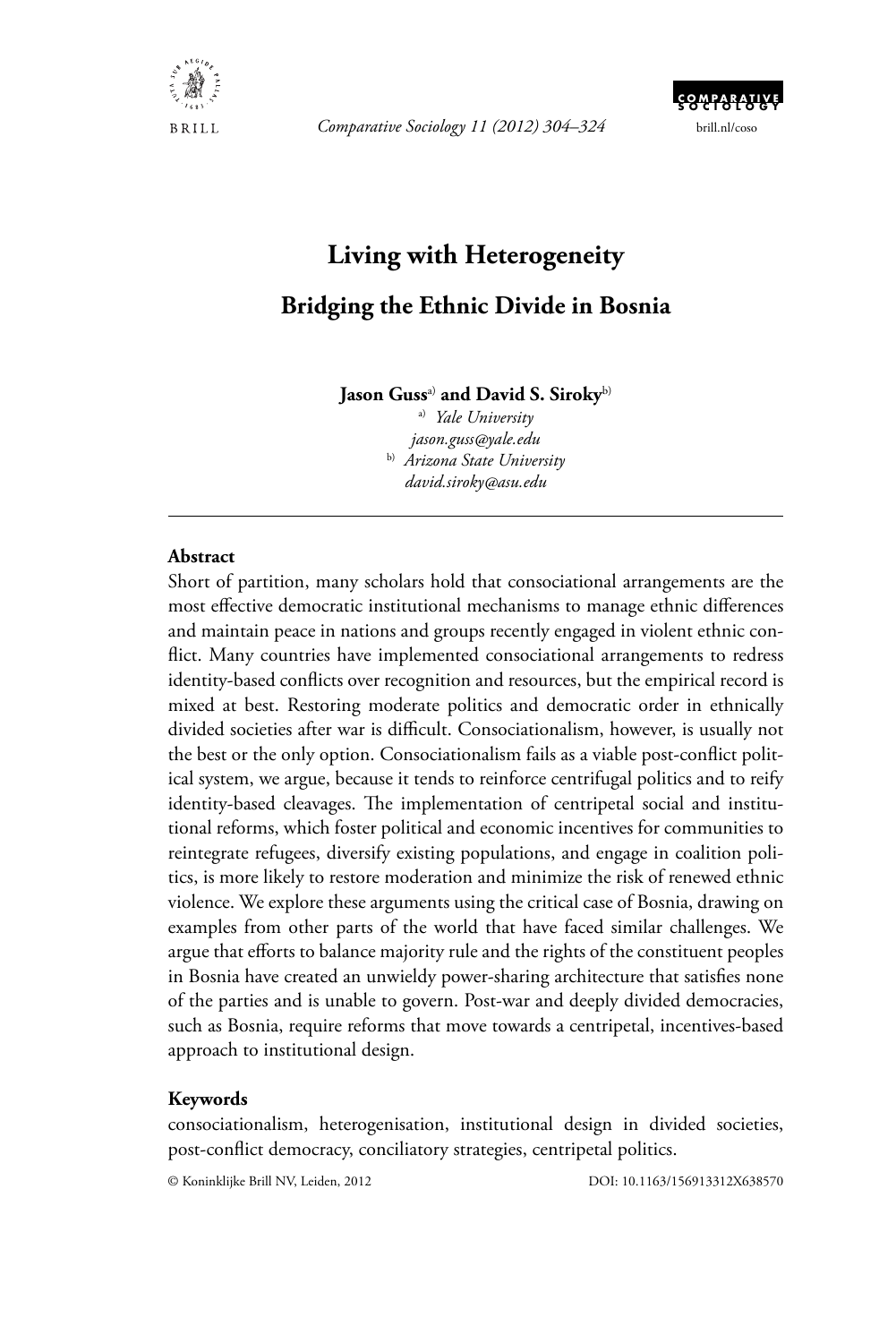The principal complication of introducing or reestablishing democracy in war-torn nations, especially ones deeply divided across ethnic or class lines, is the restoration of moderate society. Without forbearance, the same tensions that initially sparked the conflicts are likely to renew: almost half of all post-conflict societies revert to conflict within one decade (Collier, Hoeffler and Söderbom 2008). This article asks whether consociational institutions create effective arrangements to pacify post-conflict societies and build functioning democracies. We argue that the empirical success of these arrangements is at best mixed. Roughly forty percent of countries in which consociational arrangements were made in the wake of conflict erupted in renewed violence within five years, and about one-third of all post-conflict countries with consociational arrangements failed to implement them (Högbladh 2006). Even when they are implemented, we argue, consociational principles tend to reify pre-war ethnic cleavages and thus to preclude post-war multi-ethnic parties and cross-ethnic coalitions. This is what has happened in Bosnia.

This article discusses an alternative framework of centripetal, incentivebased institutions that has greater potential to create truly multi-ethnic democracies, even in the wake of war. The main reason this framework is more likely to work is because it focuses on creating more, rather than less, heterogeneity. The centripetal approach focuses on creating strong electoral incentives for office seeking politicians to appeal in a moderate manner to other ethnic groups. It is designed to engender a set of social and institutional reforms that diversify existing populations and foster political incentives for communities to reintegrate refugees and engage in coalition politics across ethnic lines. Such a system is not a panacea, and will face resistance, especially from ethnic extremists who will lose under it. Nonetheless, it is much more likely than a consociational system to restore moderation, invigorate democratic institutions and minimize the risk of renewed ethnic violence in Bosnia, and elsewhere.

Fifteen years after the war, Bosnia is still a divided nation, comprising many of the same elements that initiated the war. Even though ethnic violence is rare, ethnic hatred persists amongst the three ethnic groups. Indices of "ethnic exclusionism" based on survey data indicate an increase in ethnic intolerance from 1989 to 2003 (Drystad 2010). The system of consociational federal governance, established by the Dayton Peace Accords, provides for the territories controlled by each of the ethnic groups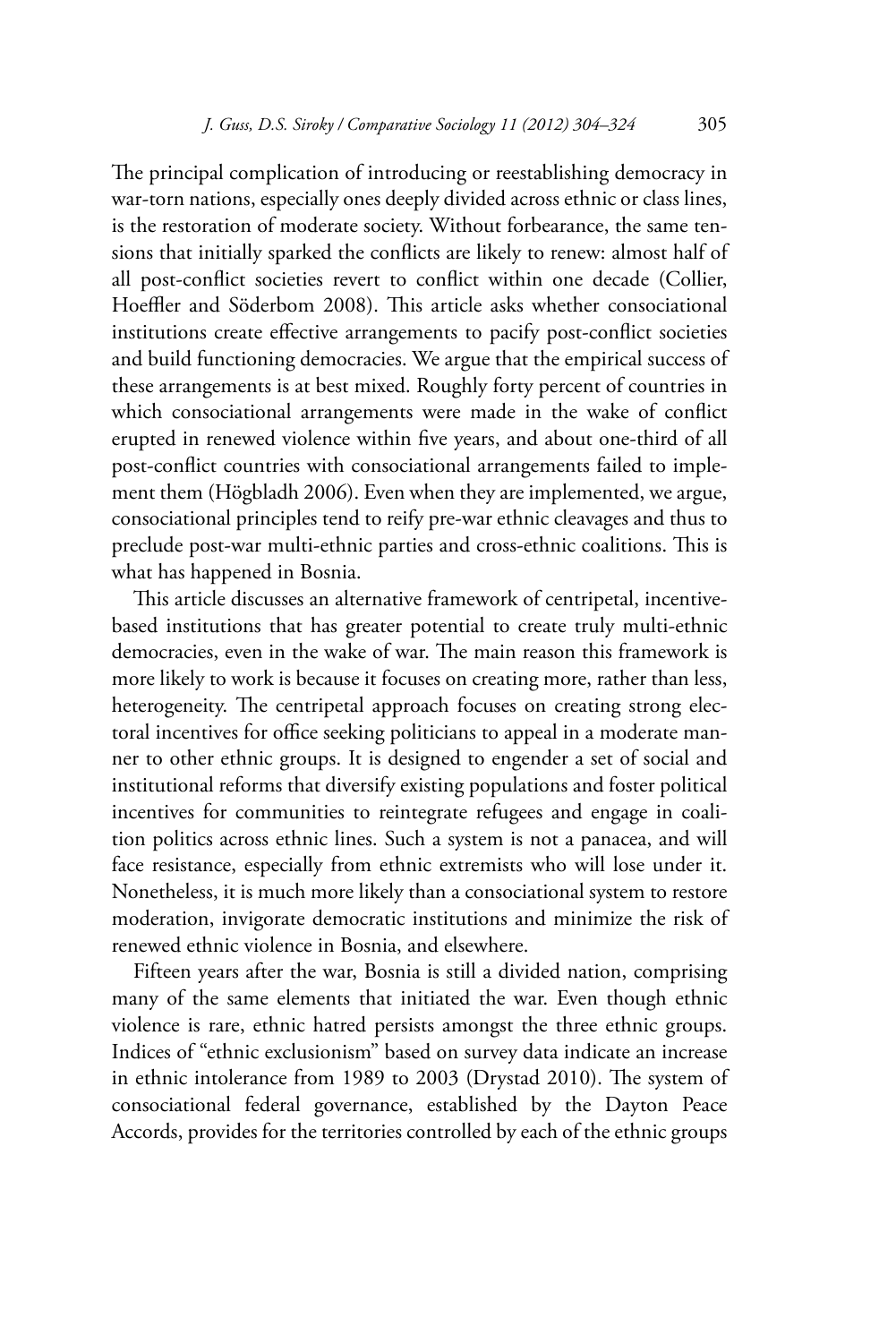to function as de facto sovereign states, particularly the Republika Srpska, which has served to crystallize identity-based divisions. These institutions, we argue, have worked to diminish incentives for politicians to seek interethnic cooperation and adopt conciliatory strategies. Instead, we suggest, these principles of institutional design have encouraged nationalist politicians to deepen ethnic and territorial divisions, creating a dysfunctional democracy.

This article analyzes Bosnia's consociational woes and proposes an alternative approach. We first explore general theories that focus on institutional design in post-war divided societies. Subsequently, we show why and how consociational institutions failed to mend ethnic hatred and produced a functioning government in Bosnia and Herzegovina. Finally, we examine the "bright side of heterogeneity" and put forth solutions to repair Bosnia's destitute institutions, building on centripetal political theories and drawing on examples from other parts of the world.

## **Prerequisites for Post-Conflict Democratization**

Bosnia's brutal ethnic violence and dysfunctional democratic institutions have been well documented. In its recent report, the International Crisis Group (ICG) wrote that "[the government] has in effect broken down, and  $[...]$  has ground to a standstill  $\ldots$  and has been unable to take basic decisions.... It has resources and revenues, but they are ineffectively exploited and distributed.... Revitalising the Federation is essential for Bosnia's survival." (ICG 2010, ES-1). Following the secession of Croatia and Slovenia, Bosnia and Macedonia realized that a smaller Yugoslavia would be dominated Serbs, prompting Bosniak and Croat leaders in Bosnia to put forth a referendum on independence that passed by a wide margin in March 1992. The decision to secede from Yugoslavia dissatisfied a significant portion of the population – the one-third who identified as Serbs – who subsequently boycotted the vote. Ethnic majorities in each of the respective regions targeted minorities in a campaign of ethnic cleansing which ended December 14, 1995 with the signing of the Dayton Accords (Paris 2007: 98).

Although well intentioned, the Accords did little to restore trust, encourage accountability or reconcile the warring factions to living together again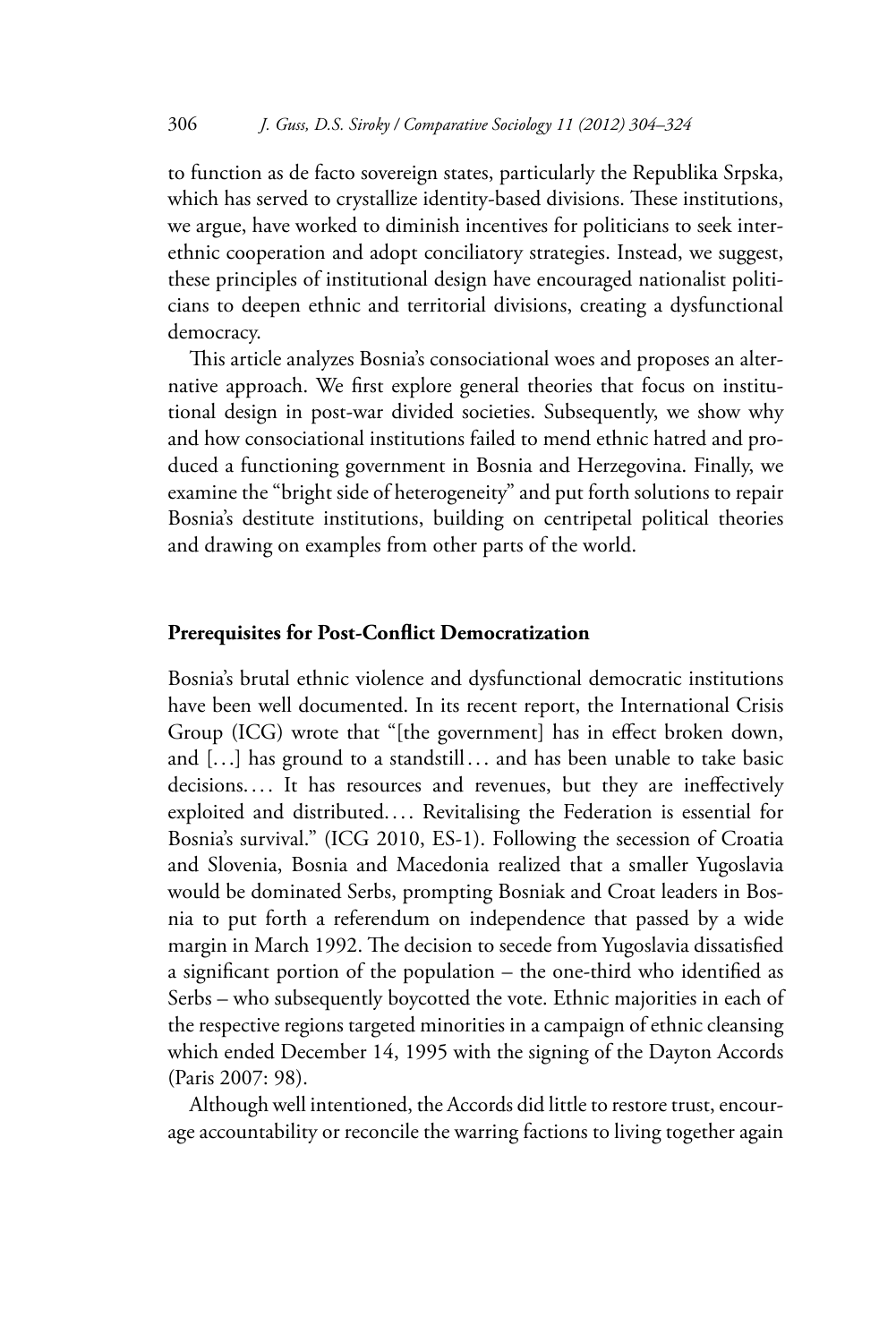in a multi-ethnic democratic state. The Bosnian War led to the deaths of over 100,000 people and displaced well over 2.1 million more. The nature and scale of the atrocities committed throughout the war necessitate comprehensive institutional design to reconcile the warring factions and prevent further conflict. The process of reconciliation hinges upon the reestablishment of trust, which in turn depends upon accountability. Reconciliation is a long-term goal, and one that cannot be achieved, we suggest, by separating populations into homogenous enclaves or by imposing consociational power-sharing arrangements, for these only reify the very ethnic divisions that must be overcome to create a functioning, multiethnic democracy.

Instead, we argue, what is needed to foster reconciliation is demobilization and desegregation. If Bosnia, and other post-conflict societies like it, are to become functioning multi-ethnic democracies, the warring factions must be integrated rather than isolated. In particular, members of wartime militias must be integrated back into society with incentives to disarm, for the elimination of unemployed armed civilians itself significantly diminishes the ability for conflict to reignite (Stedman 1997; Pearlman 2008). Militant activities, such as looting, are of course profitable in many postwar situations (King 2001). The state must therefore offer pecuniary and institutional incentives that make continued fighting more costly than reintegration. The duration of a conflict is likely to be inversely related to militants' ability to gain employment after the war, since time on the battlefield is time off from school or work, which tends to lower qualifications and skills for (non-violent) employment. The longer the conflict, therefore, the more the state must actively ensure that former militants receive the training necessary to re-enter the job market. The government must simultaneously encourage the dispersion (and thus reduce the strength) of wartime networks and ethnic enclaves. This calls for not only the creation of heterogeneity in cities, but also the diversification of neighborhoods within those cities. The underlying logic is simple: locales comprised of many different groups, dispersed through the neighborhoods, create potentially cross-cutting cleavages that make coalition politics across ethnic lines and moderate cross-ethnic appeals considerably more likely.

Returning minorities to their homes does little to stifle ethnic tensions if the neighborhoods within those cities are not desegregated. Desegregating cities and neighborhoods serves the dual purpose of creating ethnic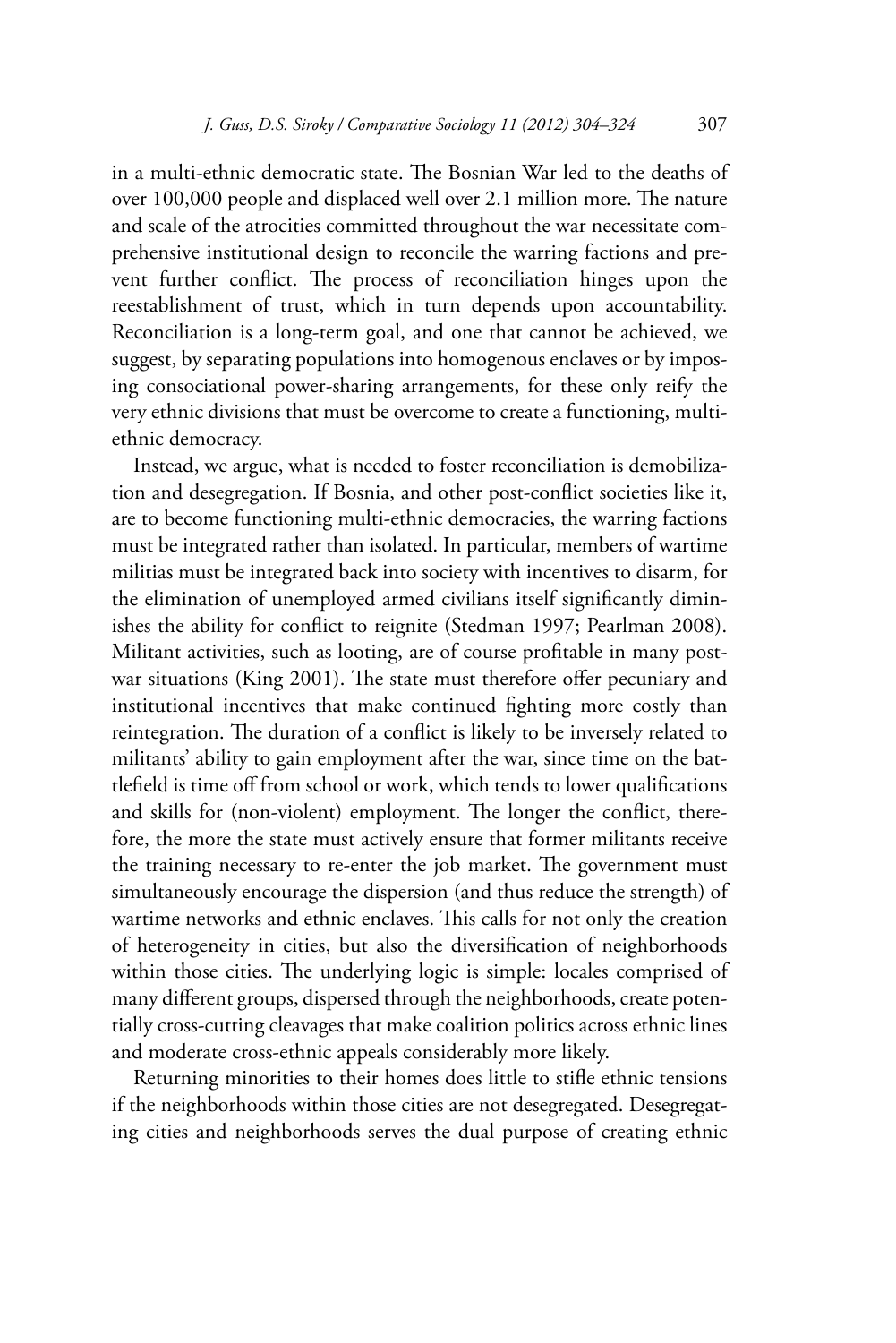interaction and diminishing the effectiveness of nationalist politics. Diverse neighborhoods force politicians to appeal to ethnic groups other than their own in order to win electoral support.

In addition, segregated neighborhoods help enable paramilitary groups to control neighborhoods more easily due to simplifying target selection while mitigating fear of internal dissent. The vast majority of serious secessionist or militant movements engage in selective, not indiscriminate, killing (Kalyvas 2006: 8). Inherent in selective killing is the notion that the perpetrators hold information that allows them to single out the correct target. Segregated neighborhoods enable militants to more easily discern targets. Diverse neighborhoods make this process significantly more arduous, especially in cases when members of ethnic groups are not readily distinguishable. For these reasons, desegregated neighborhoods reduce the viability of ethnic politics by raising the costs of secession, extremism and ethnic cleansing, thereby increasing the probability of "making democracy work" in divided societies.

The scholarly literature has converged on two main approaches to achieving democratic outcomes in divided societies that have recently experienced ethnic conflicts. The first is consociationalism. In his classic work, *Politics of Accommodation* (1968), Arend Lijphart advances a theory of power-sharing between groups aimed at sustaining democracy in multiethnic states. He argues that political accommodation, provided for through guaranteed representation of groups, works to foster state unity and stability where ethnic divisions are prevalent. The consociational model requires little socio-economic disparity between groups, the absence of mutual peril, and overlapping loyalties. To stem interethnic discord, it guarantees political representation. The implicit ingredient that enables this system to work in some states is a sense of trust that enables politicians to work across ethnic lines. Lijphart highlights the Netherlands as a critical case for his theory.

In states that have recently undergone civil conflict, however, one or more of these prerequisites is absent. In Bosnia, for example, none of these conditions were fulfilled (Dziewulska 2010, 20). The poverty rate in the Serbian dominated Republika Srpska, for example, is over twice as high as the Federation (Bisogno and Chong 2002). Each side views the other as a threat, and loyalties that cross ethnic lines are limited. By guaranteeing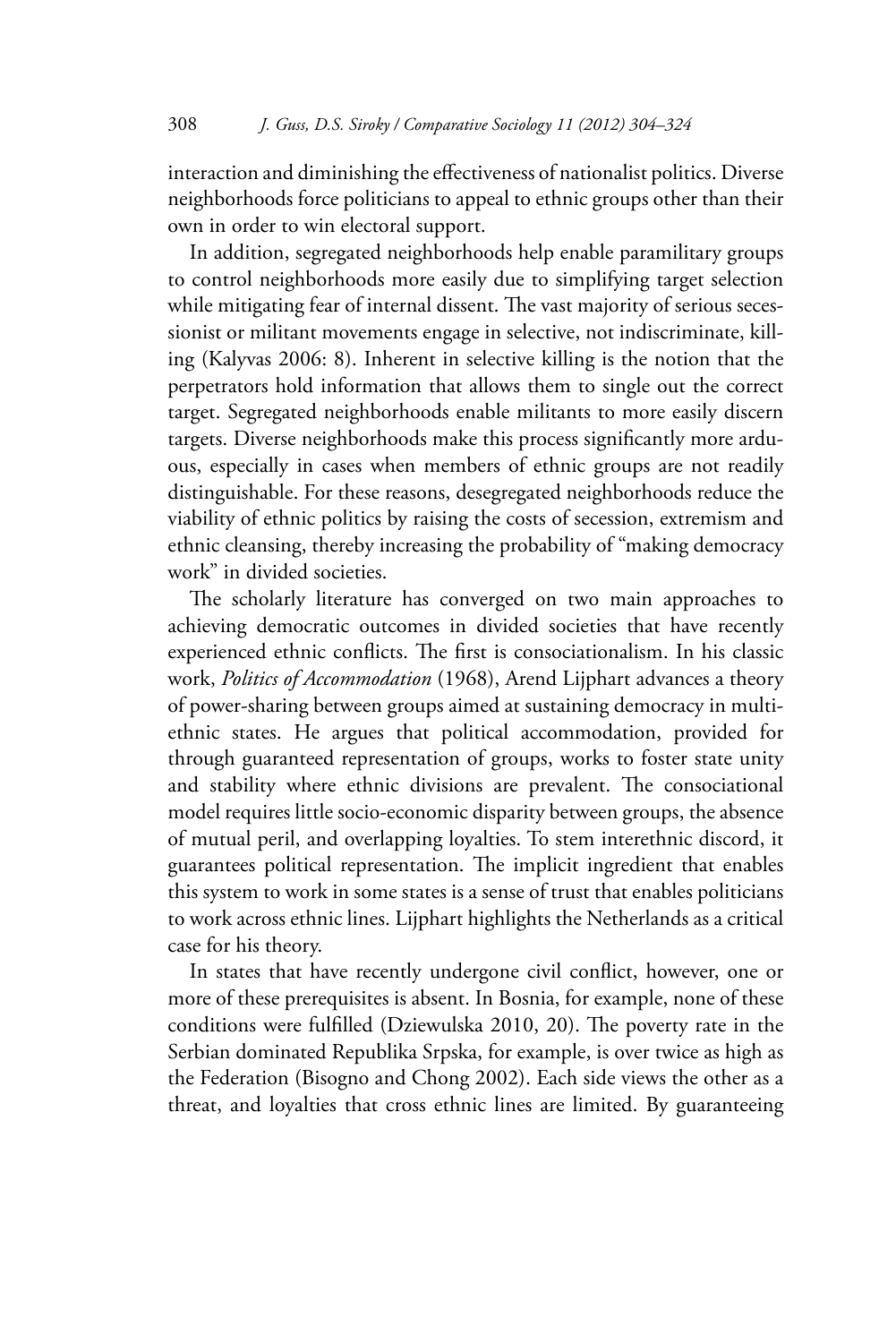ethnic political representation, consociationalism takes ethnic segregation as a permanent given, removes political incentives to work across ethnic lines and effectively constitutionalizes ethnic cleavages. This has the effect of polarizing, as opposed to moderating, society.

A second school of thought focuses on creating political incentives for moderation and cross-ethnic coalition politics in deeply divided societies. In a number of seminal works, including *Ethnic Groups in Conflict* and *A Democratic South Africa*, Donald Horowitz advanced an alternative approach that we will refer to as "centripetal conciliation." The approach offers no representational guarantees, in contrast to consociationalism, but instead aims to establish powerful political incentives that work to diminish the salience of ethnic politics in favor of other cross-cutting cleavages.

In a society composed primarily of extremist parties, voting is equivalent to an ethnic census. Consider the first post-Soviet election in Estonia. Although the Russian minority overwhelmingly voted for the liberal Russian party, their second preference was for the reactionary Russian party rather than for the liberal Estonian party (Reilly 2002, 161). Without the creation of political incentives for multiethnic parties, overlapping interests may not be perceived as sufficiently beneficial to counterbalance the preeminence of ethnic politics. Desegregation is one of the key strategies to help foster such incentives. It disfavors gerrymandering and favors politicians who appeal to ethnic groups other than their own. Perhaps most significant, it diminishes the majority margin. In a desegregated system, minorities can significantly alter electoral outcomes, especially if ethnic groups have more than one politically significant party, since politicians must make compromises to minorities, and this tends to proliferate truly multiethnic parties.

In theory, centripetal politics assumes that different parties cooperate out of necessity, since no single party has a majority. In practice, governments may become mired in deadlock when no one is willing to compromise and parties do not have sufficiently strong incentives to engage in coalition politics. This is most likely to occur when the electorate to which politicians need to appeal in order to become elected is ethnically homogenous. In such settings, which are especially common under consociational arrangements like those embodied in the Dayton Accords, constituents may perceive would-be moderate politicians as sell-outs and traitors.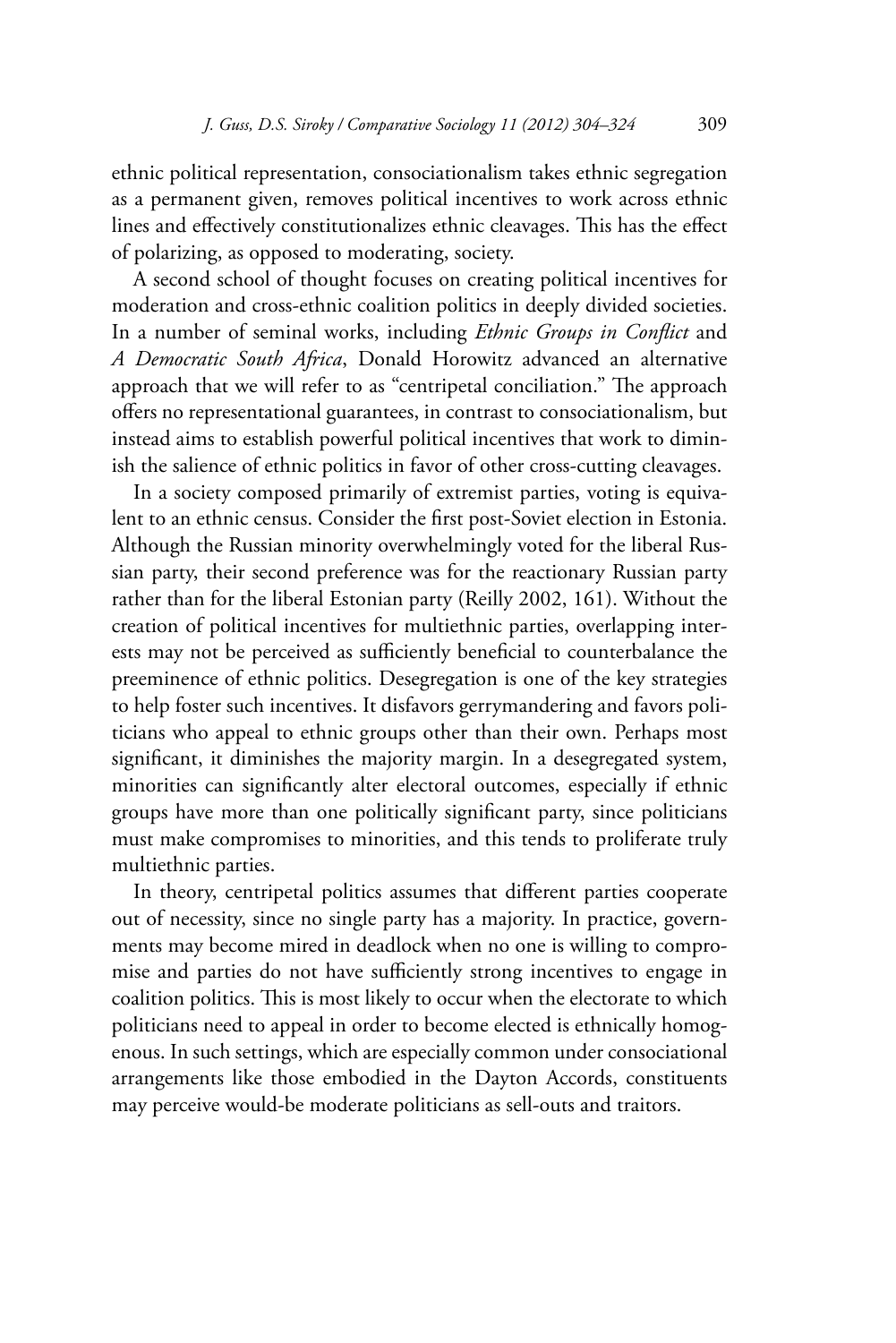## **The Dayton Accords and Consociationalism in Bosnia and Herzegovina**

The Dayton Accords not only failed to remedy the deep ethnic divides, but effectively intensified them by taking an ethnically divided government as axiomatic. The Dayton Accords were strongly influenced by consociational theories to ensure that no one ethnic group dominated the others. As a result, it established equal ethnic representation at all levels of national government, provided for a three-person presidency and instituted equal ethnic quotas in the Parliament (Delamer and Rabkin 2006, 18). This institutional design in effect conceded that the citizens of Bosnia and Herzegovina would always be defined along ethnic lines and would vote accordingly. Politicians were happy to oblige.

The consequence of this institutional design split the country into two de facto autonomous entities, the Serb-dominated Republika Srpska and the Bosniak and Croat Federation of Bosnia and Herzegovina. The Bosniak and Croat Federation is further subdivided into cantons, which are dominated by either Croats or Bosniaks (Bass 1998, 96). The logic of ethnic autonomy through splitting the nation and incorporating intricate, but ineffective, institutions was driven in large measure by consociational ideas about ethnic quotas and ethnically homogenous regions (Delamer and Rabkin 2006, 18; Horowitz 2008, 1218). This served to further isolate the three ethnicities from one another, in effect eliminating the demand for and the supply of moderate, multi-ethnic, political parties and politicians.

The nine months prior to the 1996 elections did not afford the international community sufficient time to implement programs aimed at reintegrating the deeply divided groups. By the first post-war elections in 1996, scarcely any reconciliation at all had transpired. The first major war criminals were not arrested until July 1997 (Akhavan 1998, 739). Political leaders from the war-period – including Serbian President Slobodan Milošević, then Croatian President Franjo Tuđman, then Bosniak president Alija Izetbegović, and then leader of the Serbian Democratic Party of Bosnia and Herzegovina Radovan Karadžić – were all still either in power or at large (Meernik 2005, 283). Military leaders, such as the commander of Serbian troops in Bosnia and Herzegovina Ratko Mladić, leader of the Croatian Council of Defense Milivoj Petković, and Chief of Staff of the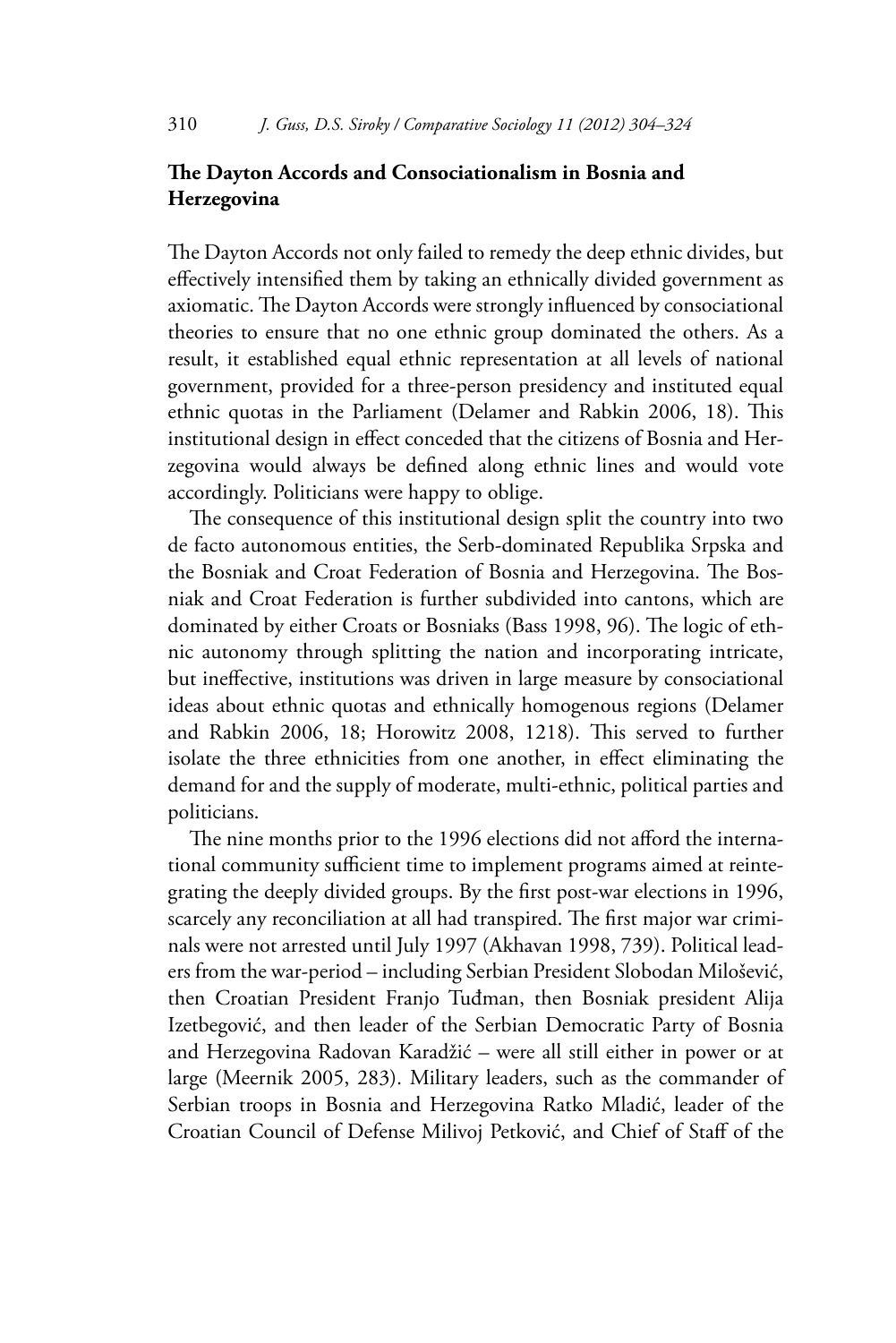Army of the Republic of Bosnia and Herzegovina, Rasim Delić, also remained at large during the 1996 elections (Ibid., 2005, 283).

These same leaders prevented the return of displaced minorities to their homes. In the Republika Srpska, nationalist "gangs" combated the return of Bosniaks, whom local politicians called "Muslim Terrorists" (Dahlman and Tuathail 2005, 649). In Bosnia, Croats returning to now Bosniak dominated villages (and vice versa) met with strong opposition from the local majority (Ibid. 2005, 656). Neither the international community nor the Office of the High Representative was able to neutralize these centrifugal dynamics or the powerful appeal of nationalist politicians (Ibid. 2005, 650). Popular nationalist news channels reinforced negative stereotypes, fear and resentment of other nationalities (Roland 2007, 103; Petersen 2002).

Under these conditions, it is hardly surprising that nationalist parties garnered an overwhelming share of the vote in the 1996 and 1998 Bosnian Elections. Parties with platforms trumpeting racism, forestalling reconciliation, and opposing the implementation of the Dayton Accords – such as the Serbian Democratic Party, the Muslim Party of Democratic Action, and the Croatian Democratic Union – took 67%, 80%, and 89% of their ethnicity's vote, respectively (Riley 1997, 14–20). Although certain elected officials were removed, the damage had already been done – the extremists had been democratically legitimized – and efforts to remove elected officials only served to alienate those who had voted for them and to increase inter-ethnic mistrust (Roland 2007, 104).

Once elected, these officials continued to mistreat minorities, to reinforce nationalist sentiments and to fuel ethnic resentment. Harassment, along with discriminatory job hiring practices, access to healthcare, and property restitution became common practice. In collaboration with state police, officials inhibited refugees from returning to their home cities and condoned the targeting of minorities with physical and verbal harassment (Riley 1997, 19). The result of these policies has been increasing spatial homogenization and decreasing political moderation.

Once elected, the extremists had hardly any incentive to implement the tenets of the Dayton Accords. As a rule, they maintained their nationalist politics by providing asylum to war criminals within their districts, where they were often treated as national heroes. This meant that many fugitives were not captured for years and, once apprehended, were given light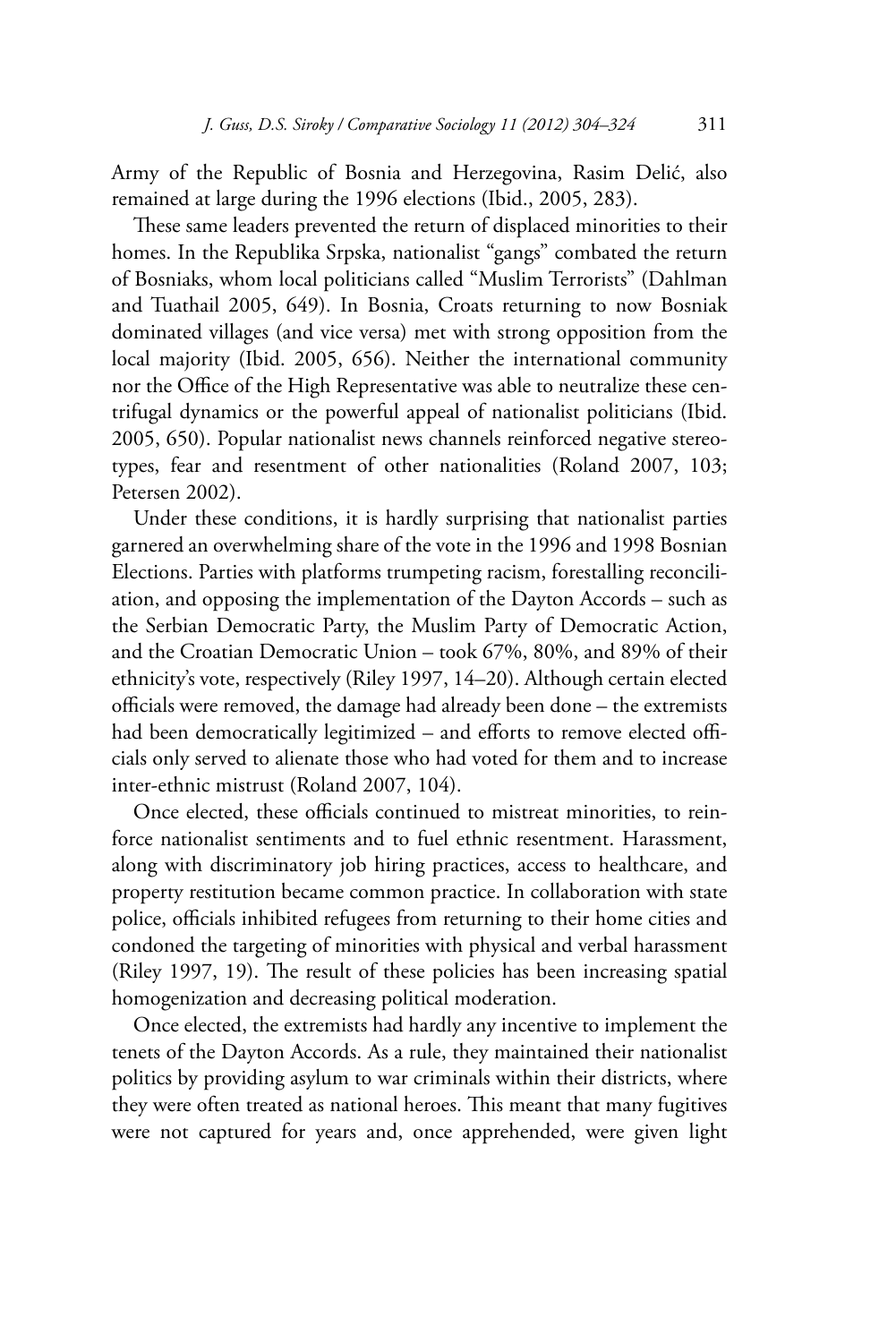sentences. This naturally delayed justice and diminished trust in the International Criminal Tribunal for the former Yugoslavia. In 2004, a survey showed that trust in the Federation of Bosnia and Herzegovina was only 51% and a scant 4% in the Republika Srpska (Meernik 2005, 274, 287). The supremacy of ethnic politics, at the local and national levels, coupled with the extreme degree of federalism, have served only to hamper progress towards the creation of a unified Bosnia. The system of consociationalism established by the Dayton Accords to mitigate ethnic tensions, has led in fact to the election of those least likely to uphold it.

Despite these setbacks, the return of minority refugees within Bosnia and Herzegovina to their prewar cities picked up dramatically between 1998 and 2003, when over 40,000 internally displaced people returned home each year, peaking in 2002 with over 100,000 returnees (UNRC, Table 6). The most intense resistance occurred in the Republika Srpska.<sup>1</sup> Efforts to reintegrate minorities in the Brčko District, an administrative unit formerly claimed by both the Federation of Bosnia and Herzegovina and Republika Srpska, resulted in the return of 21,000 displaced minority refugees. This shifted the post-war ethnic ratios more closely in line with pre-war levels, thereby diminishing the overwhelming Serb majority and producing a shared Serb-Bosniak governance unit. Nevertheless, roughly fifteen years after the signing of the Dayton Accords, more than 100,000 people (or 3% of the total population) remain internally displaced.2

The international community has also made some headway in the apprehension of several significant war criminals. In April 1996, Croat Tihomir Blaškić surrendered to the International Criminal Tribunal for the former Yugoslavia, primarily for his role in the ethnic cleansing of Bosniaks in the Lašva Valley. On October 6th, 1997 Dario Kordi and Mario Cerkez surrendered for their roles in the same incidents. In 2000, former speaker of the National Assembly of the Republika Srpska, Momčilo Krajišnik, was captured by French commandos, and charged with crimes against humanity and genocide in 1992. Former president of the Republika Srpska,

<sup>&</sup>lt;sup>1)</sup> However, the proportion of total minority refugees that returned to the Republika Srpska increased from under 20% before 1999 to consistently above 30%.

<sup>&</sup>lt;sup>2)</sup> Although over 580,000 displaced people have returned to their homes, over 320,000 displaced people emigrated due to problems with property restitution, ethnic and economic discrimination (IDMC, 2009).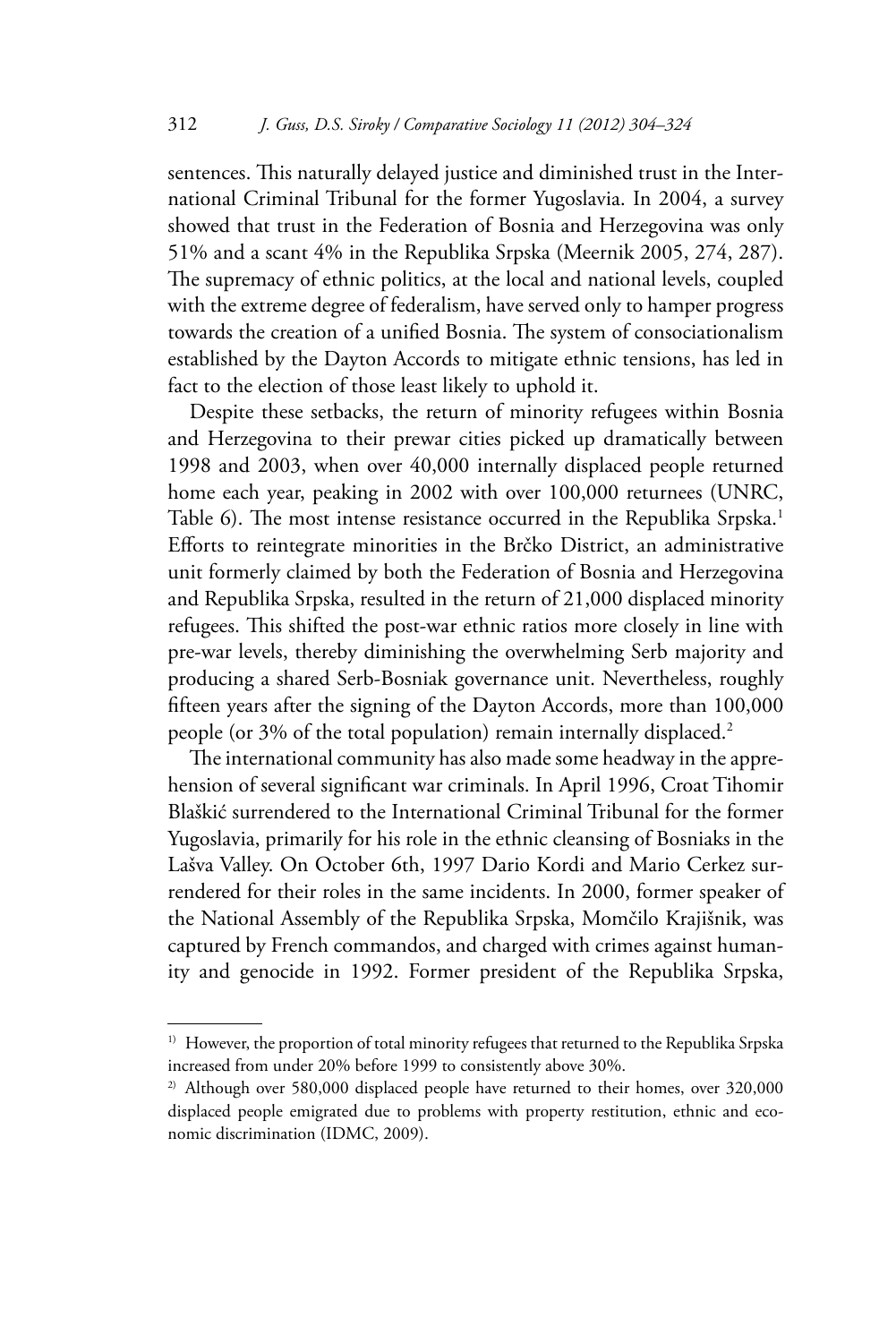Biljana Plavšić, surrendered in 2001 for "creating impossible conditions of life, persecution and terror tactics in order to encourage non-Serbs to leave the area, deportation of those reluctant to leave, and the liquidation of others." In 2003, the Stabilization Force also arrested the Bosnian military leader, Naaser Ori, for his treatment of Serbs during the war. Many other Bosniak, Croat, and Serb indicted war criminals have since been apprehended (Meernik 2005, 283).

The return of minorities and the apprehension of war criminals have bolstered moderate politics and have created a market for coalitions that cross ethnic lines. One of the main parties – the Social Democratic Party – stands on a moderate platform and offers multi-ethnic leadership (Belloni 2007, 76). In the 2006 elections, more moderate parties won all of the three presidential seats and also performed reasonably well in the parliamentary elections. The increased popularity of moderate political parties has not automatically resulted in a more unified Bosnia, however. Most of the moderate political parties still maintain a constituency that is primarily formed from *one* ethnic group or is based in only *one* of the country's two governance units. The Social Democratic Party lacks a base in the Republika Srpska, while the moderate Alliance for Independent Social Democrats and the Party for Democratic Progress both failed to gain votes from outside the Serb community.

In large part, the reasons for these party patterns, and the difficulty that parties have in gaining votes outside their own ethnic group lie in the consociational structure of government set up by the Dayton Peace Accords. Although this system was intended to reduce ethnic tensions, it has virtually frozen the ethnic divide through formal separation of voters and politicians along ethnic lines, and all but prevented inter-ethnic coalition politics. This is because consociationalism provides for extensive intragroup competition while eliminating inter-group competition, and thereby removes the need for politicians to make compromises to other ethnic groups in order to win votes from other groups.

The combination of consociationalism and a high degree of federalism in Bosnia has fostered three de facto sovereign nations and created deadlock. The groups in the parliament and the three presidents incessantly veto one another on even marginally controversial issues, which has worked to perpetuate sentiments in favor of secession, especially in the Republika Srpska. The same ingredients that initiated the conflict – ethnic division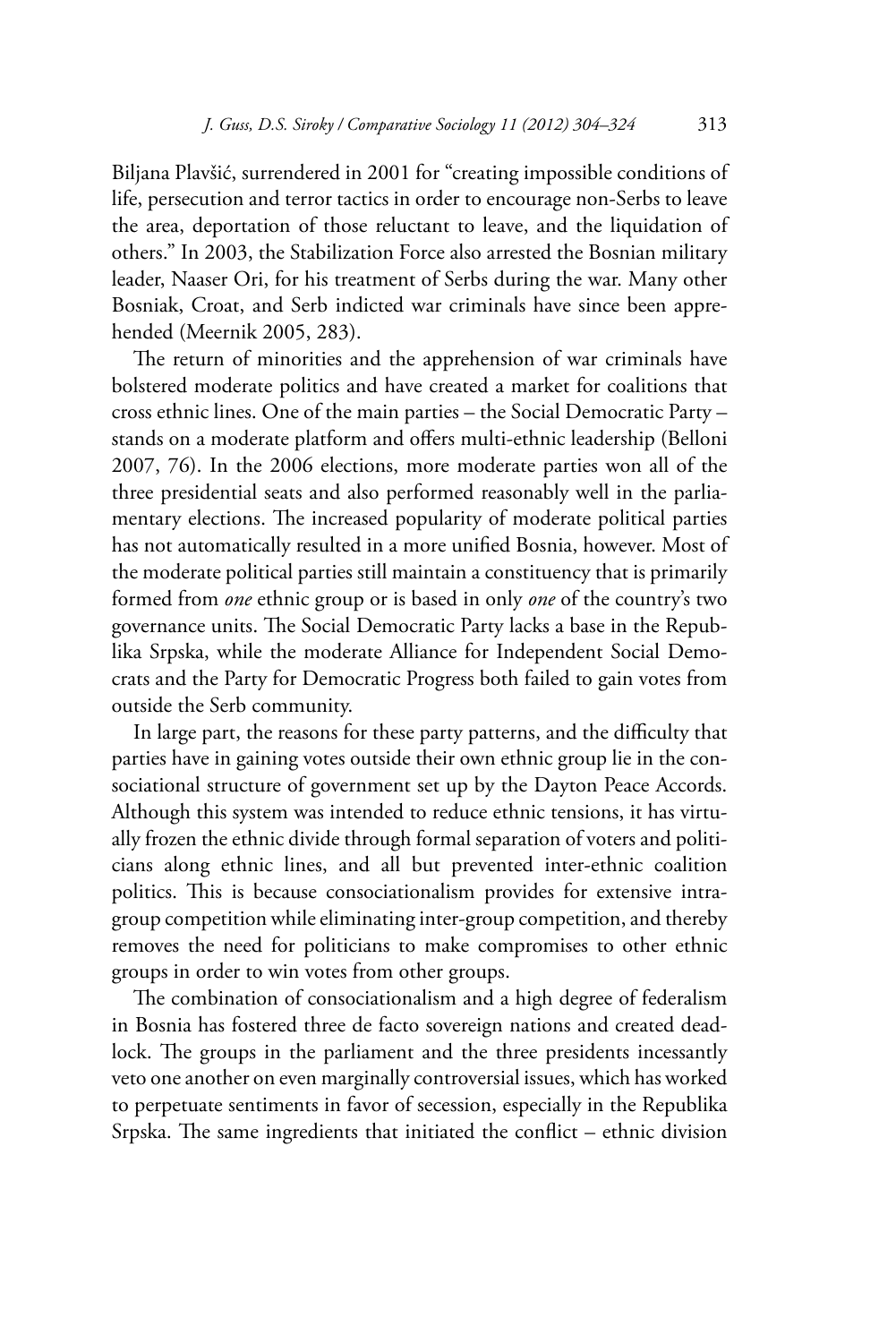and secessionism – persist today in Bosnia and Herzegovina. Without reform, conflict will eventually erupt and the partition of Bosnia will appear to be the only remaining option. The successful secession of the Republika Srpska from Bosnia and Herzegovina would likely trigger the recursive secession of the Croatian Republic of Herzeg Bosnia, which would probably seek to join Croatia, since there would be no incentive for the ethnically concentrated Croats to remain a part of a Bosniak dominated Bosnia. It would also send the wrong signal to neighboring multiethnic democratic countries and the minority groups with them, such as the Albanians in western Macedonia or the Serbs in northern Kosovo, both of which could similarly make irredentist claims.

Some scholars have suggested partition as a possible solution to resolving the ethnic divide in Bosnia (Mearsheimer and Van Evera, 1996; Mearsheimer, 1997). The partitioning of Bosnia, even a mutually agreed upon departure, is not a solution that anyone *within* Bosnia promotes, however, except the nationalists of course. The creation of a separate state for the Bosniaks, Bosnian Croats, and Bosnian Serbs would not only validate nationalist politics, but more importantly would completely fail to remedy any of the problems that initiated the conflict. No matter how carefully the new borders were drawn, a clean cut that created three purely homogenous nations would not be possible (Agencije 2010). Indeed, one scholar notes that "the only thing secession and partition are *unlikely* to produce is an ethnically homogeneous or harmonious state" (Horowitz 1985, 589, emphasis added). Cantons have already imposed highly discriminatory laws in a "unified" Bosnia and Herzegovina; it is unlikely that the new, more homogenous nations would be any more benign towards their minorities (Sambanis 2000, 440; Siroky 2009).

Kaufmann (1998, 247) has claimed that discriminatory laws in the successor states are "generally less intense than what the pre-partition minorities would likely have faced under majority rule." Kaufmann, however, ignores the very real possibility of extra-legal discrimination in the new state, including discriminatory hiring practices. Furthermore, it is far from inferentially straightforward to measure non-discrimination in successor states with smaller minority populations, since the lack of protest may indicate *less ability* to challenge discrimination, not necessarily less discrimination. Kaufman also does not consider the selection problem due to *anticipatory* ethnic unmixing; minority populations are likely to flee in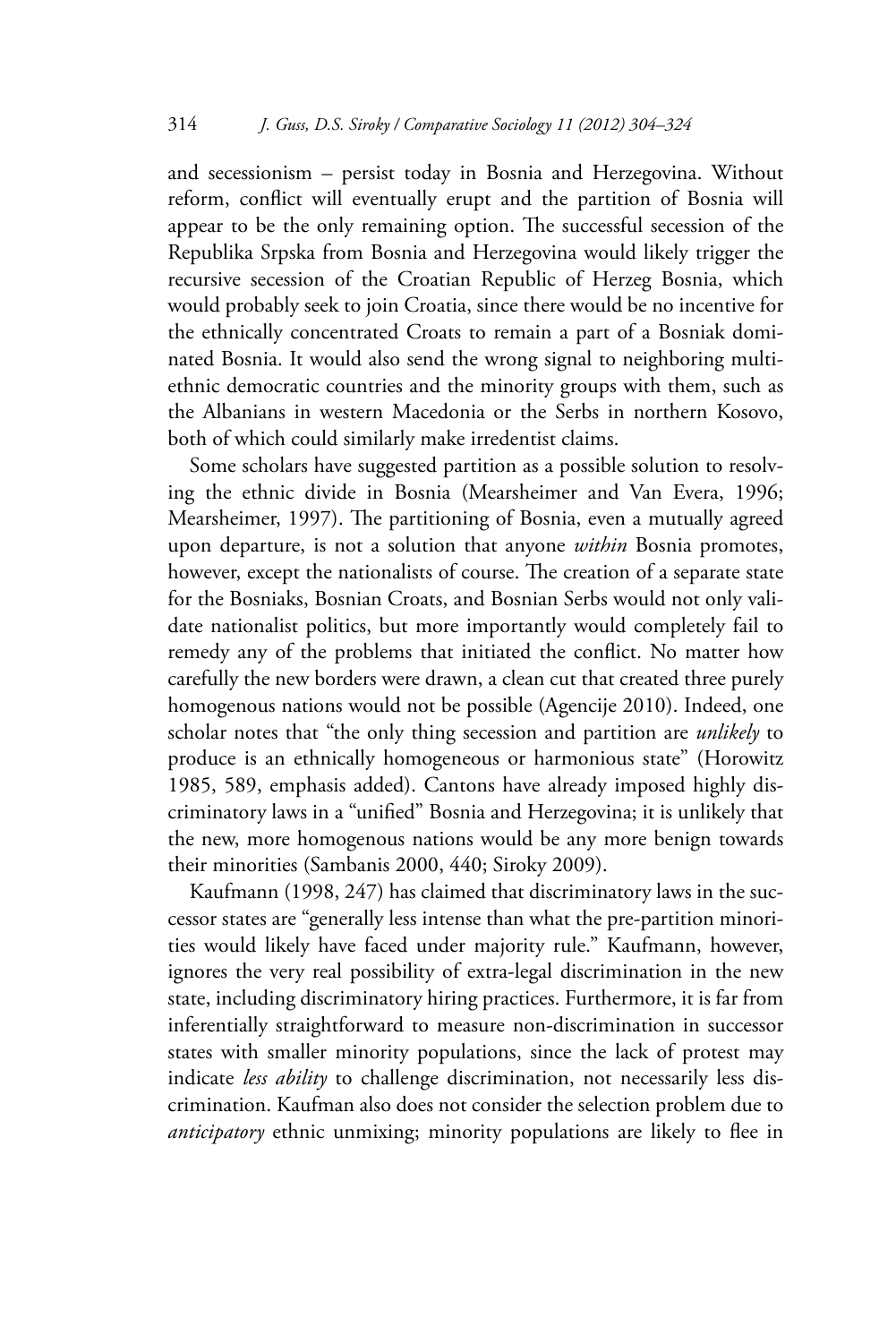anticipation of future hardships, which effectively removes the issue of minority treatment by removing most *minorities*.

Even if we ignore the pecuniary and human costs, the partition of Bosnia and Herzegovina would be exceptionally difficult to execute. The partition would have to be coupled with population transfers. Whether consensual or forced, population transfers involve trading off the uncertainty of future suffering in a unified state for the certainty of suffering in the process of creating two states. Population transfers are also expensive and arduous to execute, even when planned meticulously (Sambanis 2000, 440). Moreover, even if all groups could agree on partition in principle, it is unlikely that the three groups would be able to agree on clearly defined borders, thus providing a cause for the dissatisfied groups to redress the issue through the use of force. The groups cannot agree on the Brčko District; expecting them to agree easily to national boundaries is therefore unduly optimistic. Needless to say, such disagreements would further damage relations between the Bosniaks, Croats, and Serbs, which would simply transform intrastate tensions into their interstate variant, which is frequently more deadly.

That the consociational arrangements currently in place are not bridging the ethnic divide in Bosnia certainly should not be taken to mean that partition is the only answer, however. The Dayton Peace Accords were intended to assuage ethnic tensions, but instead intensified the salience of ethnicity, further segregating ethnic groups, and removing incentives for ethnic coalition politics (Delamer and Rabkin 2006, 18). Despite some progress in resettling internally displaced persons and in serving justice through the apprehension of war criminals, the three ethnic groups in Bosnia remain politically and socially divided. Without change, Bosnia cannot persist as a single nation, even in its dilapidated state. Consociationalism is not working, and partition is not the answer. Centripetal conciliation represents an alternative approach that aims to remove barriers to – and create incentives for – moderate and multiethnic democratic political competition.

## **The Bright Side of Heterogeneity**

The key to the preservation and unification of Bosnia and Herzegovina lies in undermining the appeal of nationalist politics and reducing the salience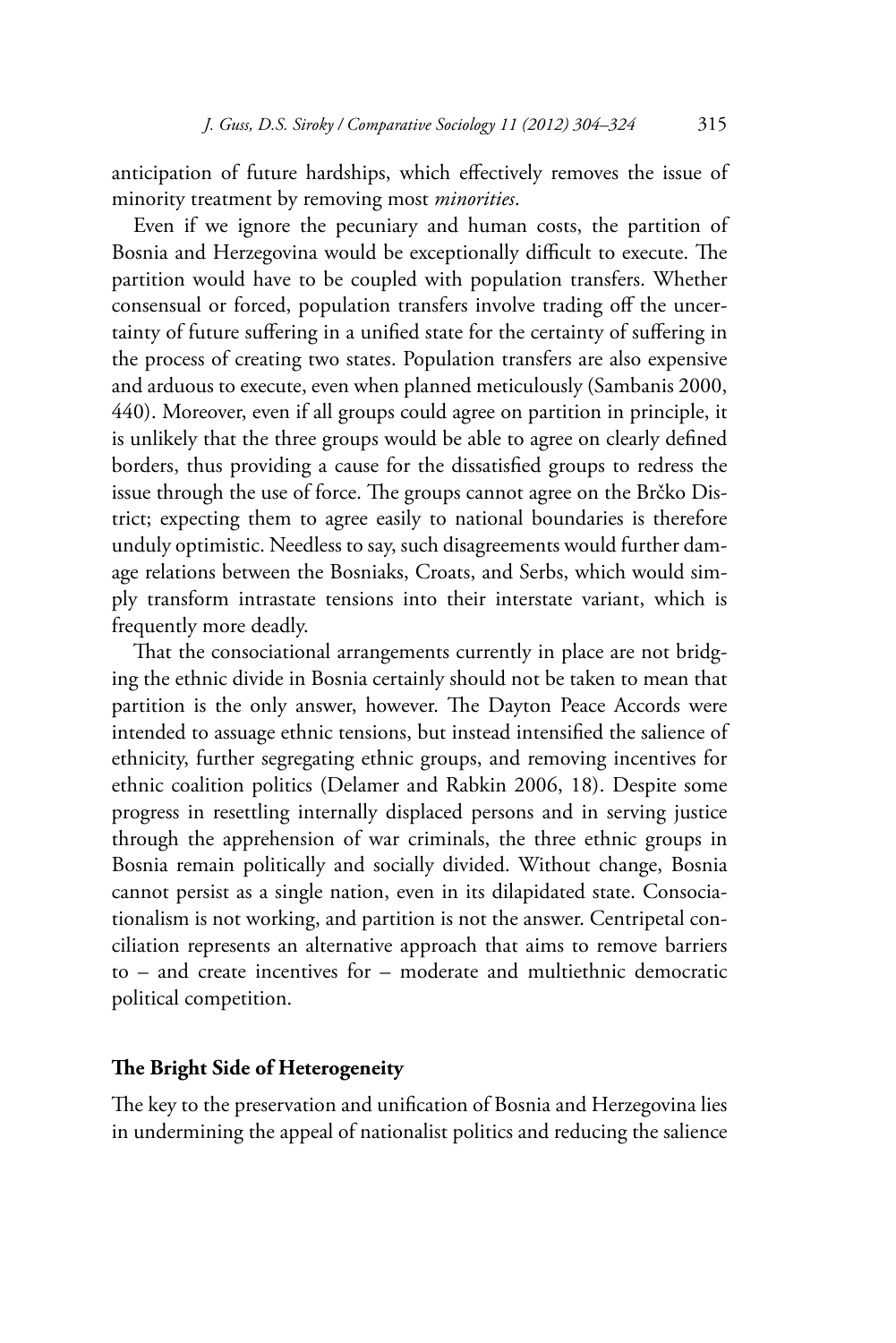of ethnic cleavages. Habariyama, Humphreys, Posner, and Weinstein (2008, 2) examine a phenomenon that they call "ethnic reciprocity." An integral reason for the vitality and allure of nationalist politics, they argue, is the belief that their own ethnic group will discriminate in their favor just as other groups will favor their own. Some degree of ethnic reciprocity is to be expected in an ethnically divided society, where trust is fragile, but such reciprocity cannot substitute for the state's institutions if the goal is to create more than an ethnocracy.

The first step towards reconciliation is resolving the basis of distrust: in Bosnia, the atrocities committed during the war. Many of the leaders apprehended by the International Criminal Tribunal for the Former Yugoslavia continue to deny any wrongdoing in their respective roles in the atrocities of the war (Schabas 2003, 1055). As a result, many of their followers doubt the sincerity and fairness of the tribunals, and believe that their group was victimized. Much of the conversation about the Bosnian War occurs only *within* ethnic groups, thereby providing opportunism for nationalist politicians to lay blame on other ethnicities without their ability to respond. This problem would be solved by establishing objective truth commissions to serve as the medium for a dialogue between the three ethnic groups.

Heterogeneity is not necessarily the problem, we argue, but can be part of the solution. In order to reverse the predominance of nationalist sentiment and reconcile the different ethnic groups, several reforms that integrate the population must be simultaneously implemented. These reforms affect both political and social aspects of society: desegregating neighborhoods, reforming education, and implementing constitutional reforms that promote coalition politics. The three reforms complement each other and all diminish the viability of different aspects of nationalist politics: gerrymandering, youth base, and the electoral margin respectively.

By desegregating neighborhoods, individuals from different ethnic groups will necessarily interact more with one another. This has the dual benefit of building a sense of common interest between the groups in their place of residence and undermining fabricated myths and stereotypes used by nationalists to degrade other ethnicities. Most important, diverse neighborhoods encourage coalition politics by preventing gerrymandering and pushing politicians to seek votes from outside of their own ethnic group as a result of smaller majority margins.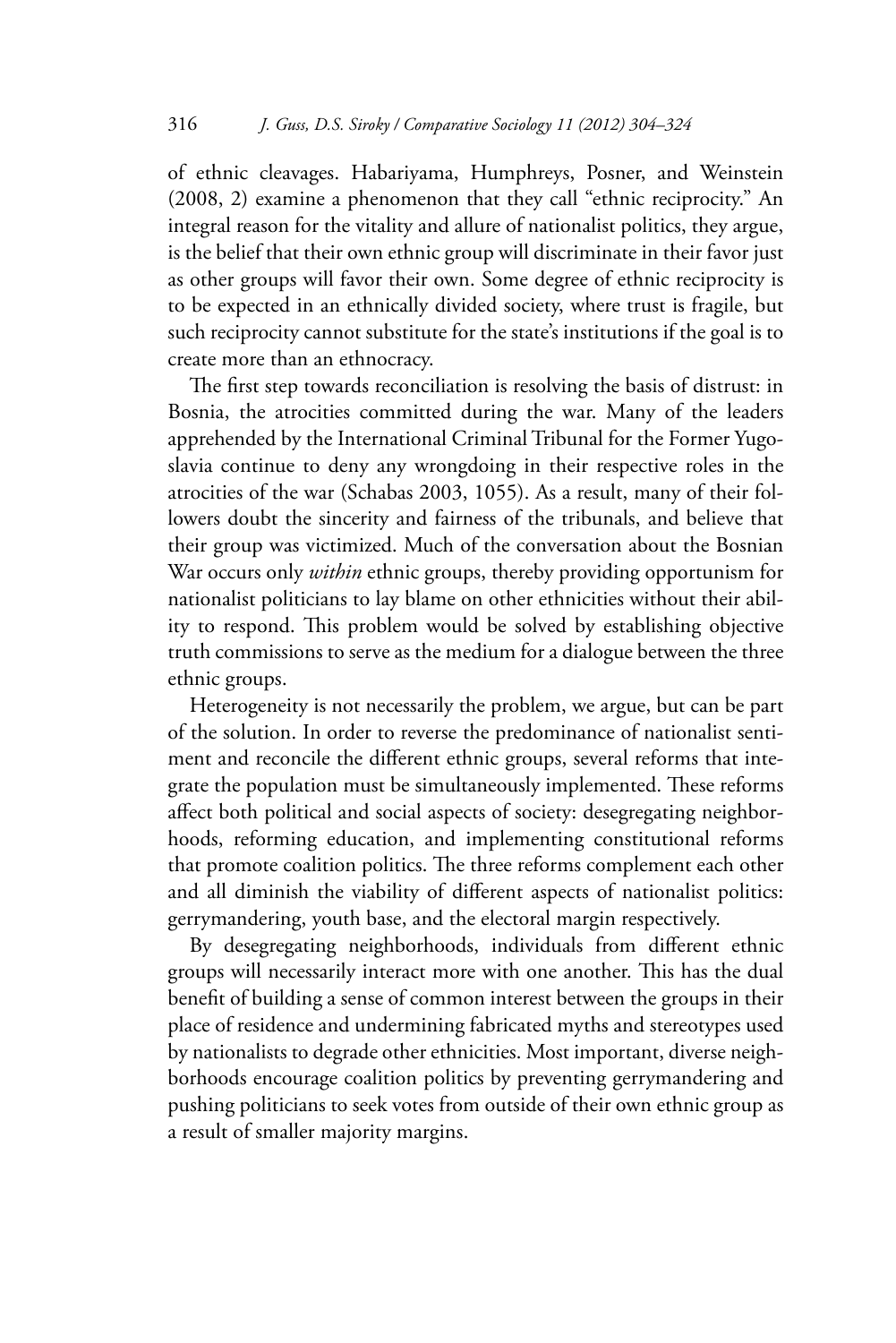The diversification of neighborhoods has a parallel in diversification of the workplace. Like neighborhoods, the workplace is one of the most frequent modes of interaction. Desegregation is not a natural outcome in post-conflict countries, which is one of the reasons that many conflicts recur within the decade, so the government must put forth incentives for developers, employers, and municipalities to diversify. Incentives may come in the form of tax breaks for developers and employers along with increased funding for local governments and subsidies for homebuyers.

Bosnia would not be the first nation to pursue integration, rather than segregation, as a strategy to reduce ethnic tensions. A very prominent example in the modern era is probably the establishment of the ECSC in 1951 integrating former enemies Germany and France, along with Italy and Benelux, less than a decade after the war ended (Moravscik, 1998; Maas 2007). In 1989, Singapore instituted ethnic housing quotas to encourage integration (Wong 2007, 2). The housing law forced apartment buildings and neighborhoods to possess a balance of inhabitants proportional to each ethnic group's national percentage. To avoid public outrage, the Housing Development Board (HDB) in Singapore did not evict members of ethnicities if they were above the margin. Instead, the HDB would prevent transactions that would exacerbate the violation; for example, the HDB would not allow a non-Chinese apartment owner to sell it to a Chinese person if that apartment building already had a greater proportion of Chinese than the general population. Since – and very possibly because – such laws were established, Singapore has been free of serious ethnic violence (Wong 2007, 31). Like Bosnia, Singapore has three major ethnic groups – the Chinese 77%, Malays 14%, and Indians 8% – and a history of significant ethnic tension.

An apparent distinction between Singapore and Bosnia is that the former has an authoritarian government, which may imply a higher capacity to implement such laws than a fledgling democracy like Bosnia. To compensate for its lower administrative capacity, the Bosnia government and the international community could draw on its extensive resources to craft monetary incentives, such as tax breaks and subsidies, to encourage the desegregation of the neighborhood and the workplace. This more market based mechanism is also likely to be more legitimate and enduring in its effects. Thus, even despite obvious differences, Singapore's housing law serves as a powerful example to Bosnia, where desegregation is greatly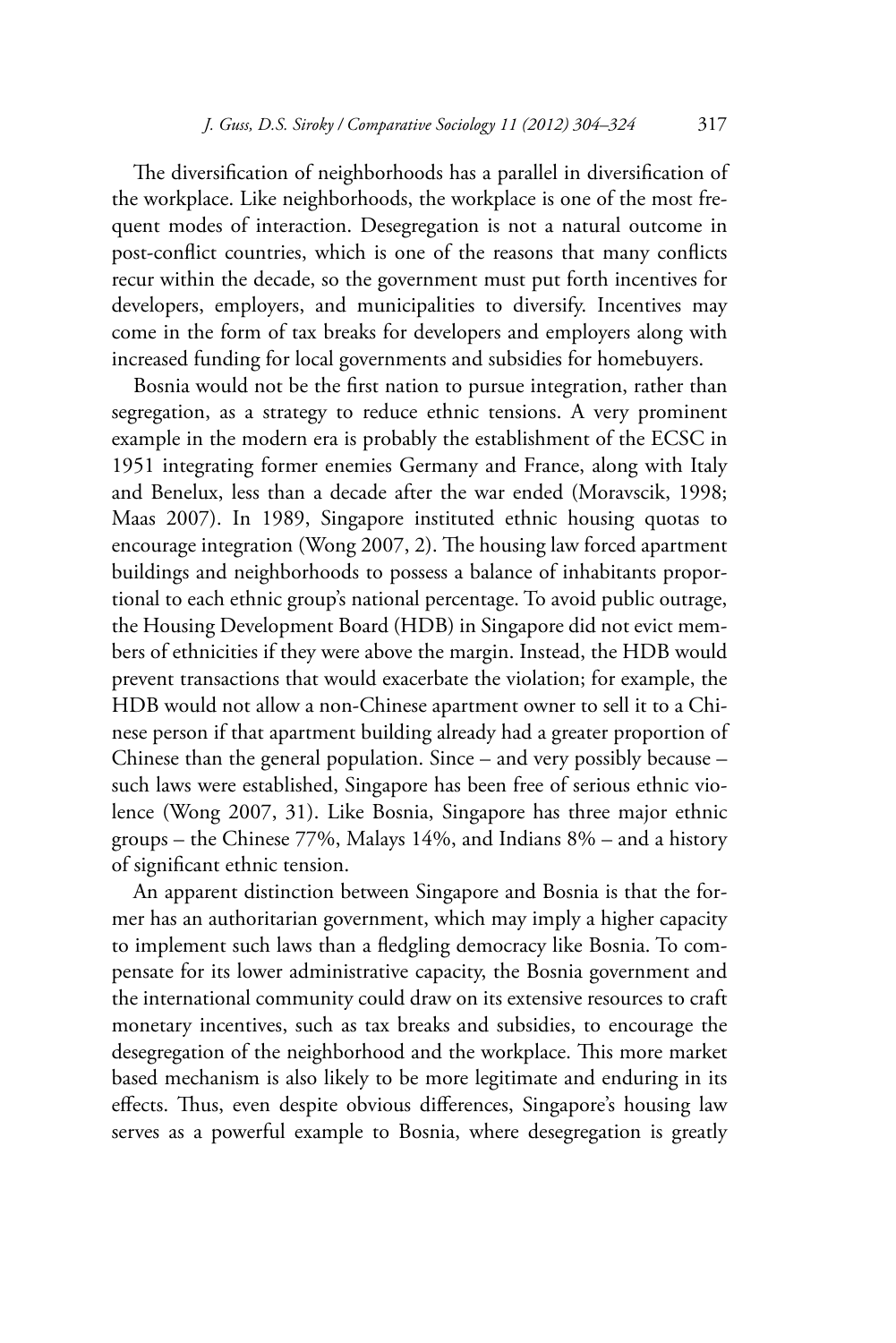needed to reduce the predominance of ethnic politics and encourage crossethnic coalition politics.

In addition to housing and the workplace, the third area of focus should be the highly politicized education system, which is one of the greatest obstacles to bridging the ethnic divide in Bosnia and Herzegovina. The constitution of Bosnia and Herzegovina created a decentralized education system in which administrative decisions are left to the various municipalities, and many cities have established schools that segregate the Bosniaks, Croats, and Serbs. Certain Serb schools in the Republika Srpska teach their students that Belgrade is their capital (Kreso 2008, 356). Likewise, certain Croat schools in the Federation teach their students that Zagreb is their capital (Kreso 2008, 356). Many locally elected officials who are members of the nationalist parties resist removing such material from textbooks in order to maintain the ethnic divides that enable nationalist politics to thrive (UNHCR 2010).

In education, as in other areas, Bosnia needs to move away from consociational decentralization and homogenization, and toward centripetal integration and diversification. Rather than allowing each Canton to control its educational system, one curriculum, taking into account all three ethnicities' perspectives, should be set up, especially for social science and humanities subjects. Furthermore, if schools were desegregated, then the education sector would also benefit in terms of quality because it would be characterized less by ascriptive characteristics, such as ethnicity and religion, and more by achieved features, like productivity and impact. The curriculum would necessarily need to consider a variety of perspectives on ethnically sensitive subjects, especially the recent war and the inter-war period, and this itself would have positive long-term benefits to the next generation. The financial requirements of such reforms – to cover tax breaks and other incentives to promote integration and heterogenization – would be rather small when compared to the investments already committed or to the costs of partition.3

Constitutional reforms are also critical to Bosnia's survival. Specifically, Bosnia would benefit in shifting away from a consociational model that

<sup>&</sup>lt;sup>3)</sup> The EU has given over  $\epsilon$  6.8 billion in aid to the western Balkans (EU Business 2010). The United States has given over \$1.3 billion to Bosnia alone since the signing of the Dayton Accords (USDOS 2005).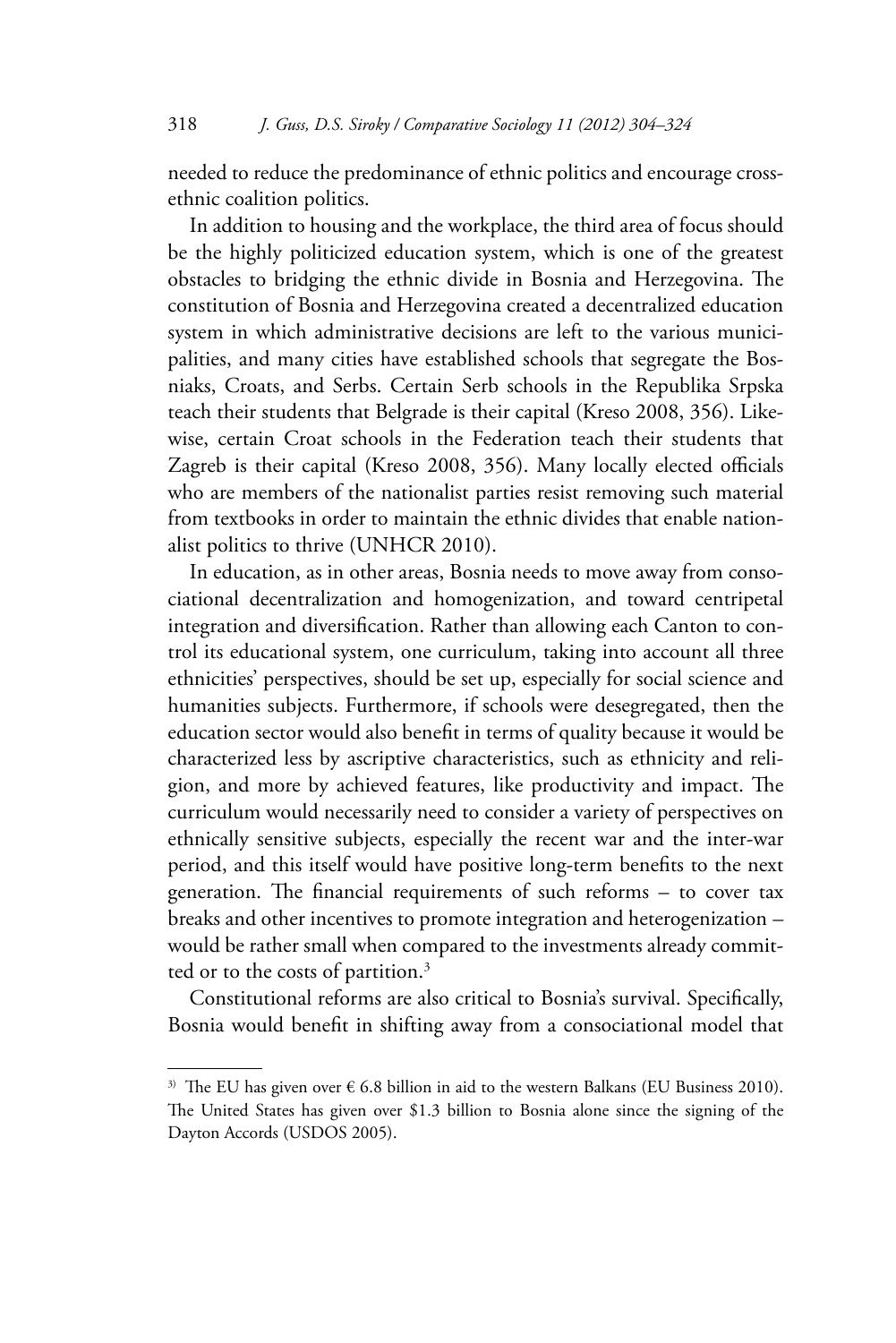accentuates ethnic cleavages and toward an incentives-based, centripetal model that promotes interethnic coalition politics. As analysts at the International Crisis Group (ICG 1999) put it, "...today Bosnia and Herzegovina has three de facto mono-ethnic entities, three separate armies, three separate police forces, and a national government that exists mostly on paper and operates at the mercy of the entities." Consociationalism may have been an unavoidable concession to terminate the Bosnian War at Dayton, but many of the leaders that blocked ethnic cooperation in 1995 are out of power or are serving prison terms in The Hague.

In practical terms, a shift away from consociational arrangements would greatly reduce the powers of the Cantons. Federalism is an effective tool for dispersing political power in a state that is too centralized. In such cases, it can lead to gains in efficiency and stability. When the distribution of power is based primarily on ethnic cleavages, however, federalism has a tendency to favor ethnic nationalist parties (Brancati, 2009; Siroky and Aprasidze 2011). Reducing the majority margin of ethnic enclaves in a unitary state would considerably diminish the viability of nationalist politics. In this way, identity-based cleavages would be supplanted by interest-based cleavages, thus forcing political parties to make compromises with the other identity groups by forging political coalitions that cut across ethnic lines.

Essential to the shift away from consociationalism and toward a system of centripetal conciliation would be the elimination of guaranteed equal representation at all levels of the national government for the three major ethnic groups. In particular, this would involve removing the guaranteed representation of Croats, Serbs, and Bosniaks in the Parliament along with the three-person presidency. By deleting such guarantees, politicians will be forced to seek political support *across* ethnic lines because no one ethnic group would hold an absolute majority.

#### **Lessons from Malaysia**

Such strategies have proven effective elsewhere. Malaysia, for example, contains all the signs of a nation bound for ethnic violence (Horowitz 1991, 461). The Malaysians held a scant majority: the Chinese were well over one-third of the population and Indians represented one-tenth. Ethnic tensions among these groups also have a deep history. Chinese soldiers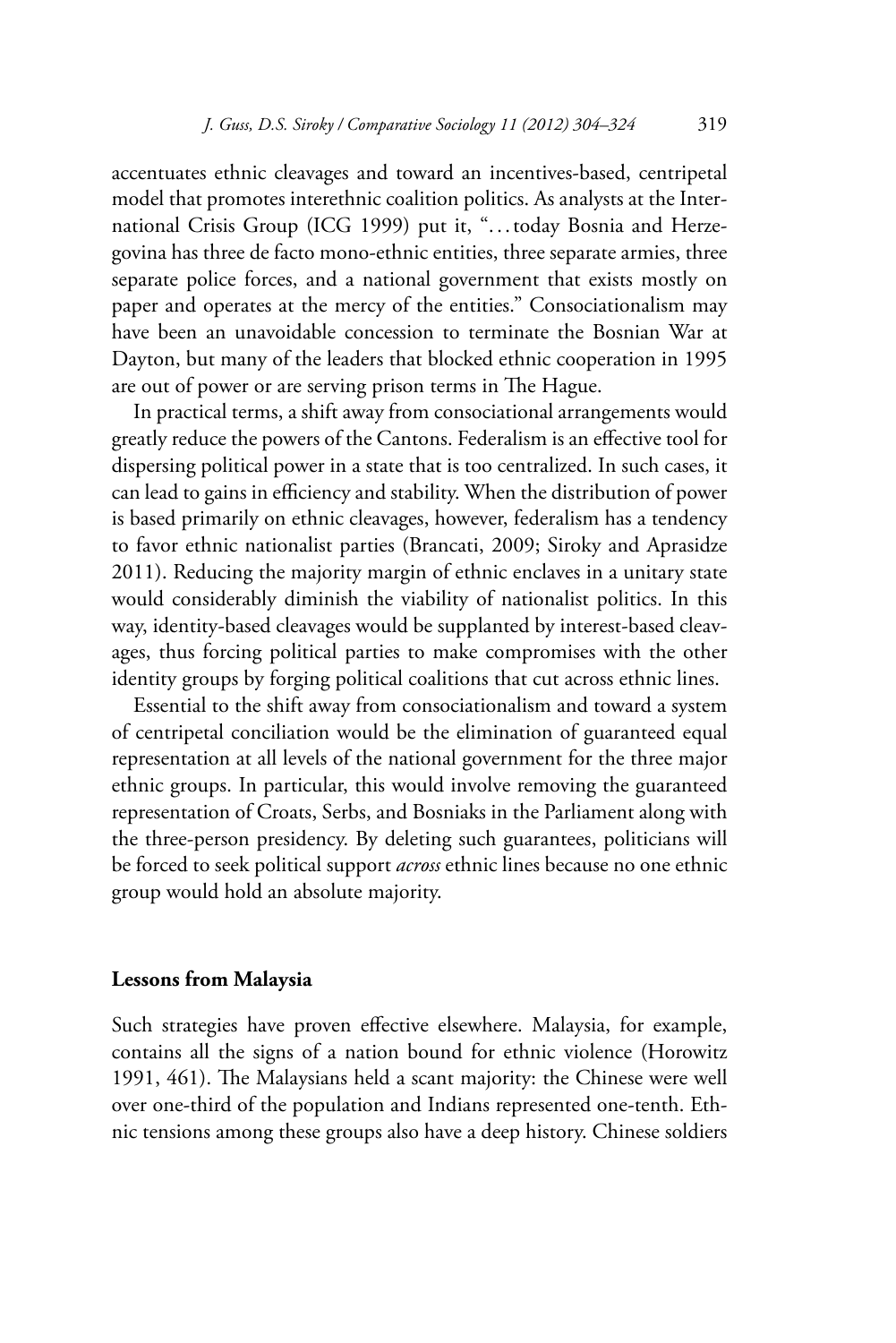fighting the Japanese during World War II treated the Malaysian villagers very poorly. Some nationalist newspapers during Malaysia's independence proclaimed "no diplomacy with the Chinese" (Melayu 1955; cited in Horowitz, 1991, fn. 12). Despite this history of hatred, ethnic violence has not occurred since the 1969 national and state elections. The reasons for this happy state of affairs reside in the predominance in Malaysian politics of interest-based inter-ethnic cooperation (Horowitz 1989).

Since independence, the dominant political parties in the Malaysian government have been the multiethnic Alliance and National Front. The prevalence of ethnic coalition politics is not a result of altruism, but rather a consequence of the payoffs built into the political incentive structure. Heterogeneous single-member constituencies preclude political parties from appealing only to their own ethnicity. By the early 1960s, 40% of parliamentary constituencies had Chinese pluralities and non-Malay majorities (Horowitz 1991, 464). The heterogeneous constituencies provided a smaller majority margin, thereby making Chinese and Indian votes integral to getting elected. This diminished the viability of ethnic politics by enabling the minority constituents to penalize extremists and benefit moderates. Even in localities with a sizable Malay majority, Chinese and Indian politicians could urge their constituents to vote for a moderate Malay and vice versa. As Horowitz writes (1991, 465), "Parties might still evolve along wholly ethnic lines, but-especially if there were more than one party per ethnic group-there would be countervailing incentives fostering an interethnic coalition."

Like Singapore and Bosnia, Malaysia hosts three politically significant ethnic groups. Unlike Bosnia, however, Malaysia has had only brief encounters with ethnic conflict since independence. There are at least two lessons that Bosnia and Herzegovina might draw from Malaysia. First, the solution to mitigating ethnic conflict is not segregation, but lies in various forms of integration. The diversification of constituencies increases the chance that moderate politics will prevail because a more diverse constituency will force politicians to make tradeoffs that encourage moderate politics. The marginalization of majorities requires politicians to reach out to other constituencies to get elected.

Second, consociationalism concedes too much upfront. Built-in representation assumes that groups will always vote along ethnic lines – a critical assumption in the theory with dubious empirical validity. Such a system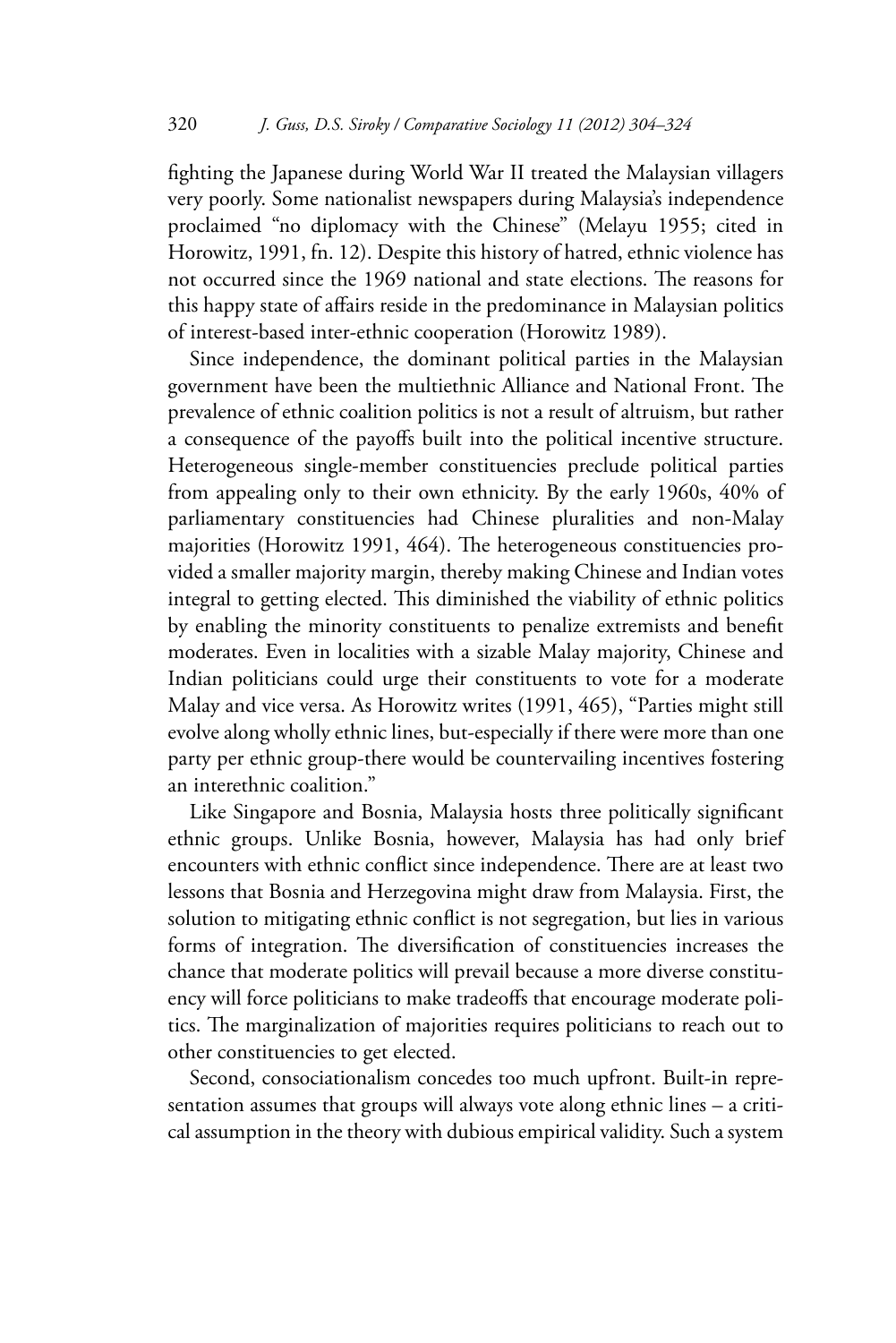is more likely than a system of centripetal conciliation to lead to the election of nationalist parties because it encourages politicians competing for the group's vote to engage in ethnic outbidding. Ethnic heterogeneity is not antithetical to democracy: as we argue, diverse constituencies create tradeoffs that can actually make moderate politics more likely and discrimination less likely.

## **Conclusion**

To reduce the salience of ethnic politics in Bosnia, and in many other countries, we have argued that it may be necessary to leave consociationalism behind. In Bosnia, the three-presidential system should be replaced by a single presidency. Guaranteed representation of the Bosniaks, Croats, and Serbs in the parliament should be eliminated in favor of an incentivebased system of centripetal conciliation focused on "increasing heterogeneity" in the workplace, in neighborhoods and in the education system. Such a system has more potential to generate crosscutting cleavages, minimize the importance of ethnic divisions and diminish the viability of nationalist politics. This would move Bosnia out of its current governmental gridlock and might promote moderate political competition over issues rather than over ethnic identities.

Bosnia and Herzegovina will not survive as a single state without substantial political and social reforms aimed at bridging the current ethnic divide. The current *lack of heterogenisation*, grounded in a byzantine quota system, has created and reinforced a *de facto* division of Bosnia into three antagonistic, autonomous parts. "Serbs [are] too few to challenge any agreement Bosniaks and Croats make. And the two players are decidedly unequal: Bosniaks outnumber Croats by three or four to one and can claim a leading role that is elusive at the state level" (ICG 2010, 22).

Talks of secession echoes throughout the Republika Srpska on a frequent basis, and the federal government is continually in deadlock over necessary constitutional reforms. The Dayton Accords were intended to establish a moderate government that would satisfy all ethnic groups and protect human rights. There is no doubt that the Dayton Agreement was not fully or appropriately implemented, but that is somewhat beside the point now. Bosnia must reform if it is to persist. Reforms should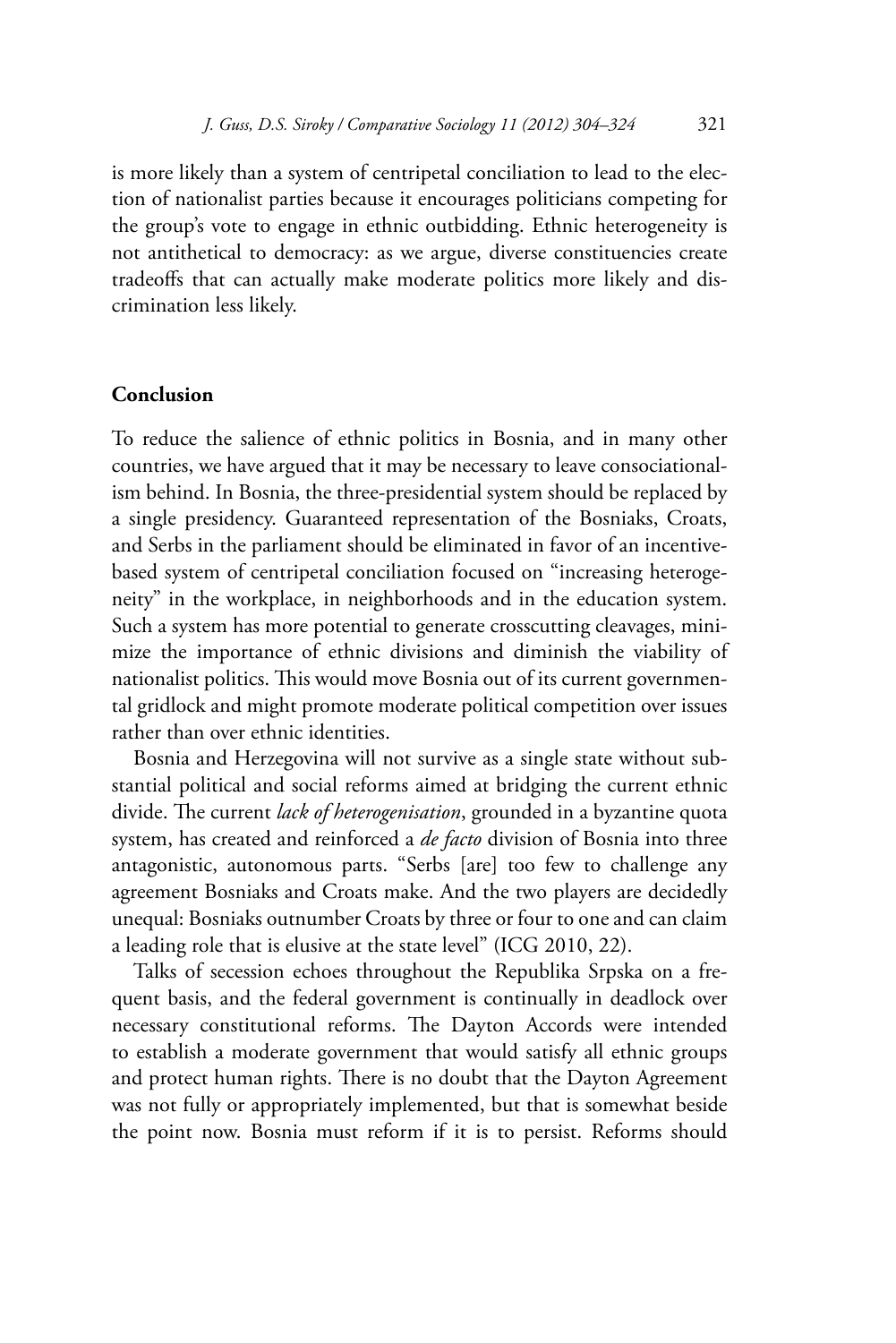be based on *increasing* heterogeneity, rather than on rewarding segregation. Few dispute that the current government cannot effectively mandate such changes without encouragement and incentives. Therefore, in order to precipitate change in Bosnia and Herzegovina, the already deeply engaged international community must proactively pursue reforms along an incentives-based system of centripetal conciliation, and in concert with key stakeholders. It will be difficult, but it is the best chance for Bosnia to restore moderate society and create a durable, multiethnic democracy.

## **References**

- Agencije za statistiku Bosne i Hercegovine, http://www.bhas.ba/new/indikatori.asp (last accessed on September 28, 2010).
- Akhavan, Payam. "Justice in the Hague, Peace in the Former Yugoslavia?" *Human Rights Quarterly* 20, 4 (1998): 738–813.
- Bass, Warren. "The Triage of Dayton." *Foreign Affairs* 77, 5 (1998): 95–108.
- Belloni, Robert. *State Building and International Intervention in Bosnia.* New York: Routledge, 2007.
- Brancati, Dawn. *Peace by Design: Managing Intrastate Conflict through Decentralization***,**  Oxford University Press, 2009.
- Collier, Paul, Anke Hoeffler and Måns Söderbom, 2008. Post-Conflict Risks, *Journal of Peace Research* 45, 3:461–478.
- Conibere, Richard, Jana Asher, Kristen Cibelli, Jana Dudukovich, Rafe Kaplan, and Patrick Ball. "Statistical Appendix to the Report of the Truth and Reconciliation Commission of Sierra Leone." *Benetech Human Rights Data Analysis Group* (2004): 1–38.
- Dahlman, Carl, and Tuathail, Gearóid Ó. "Broken Bosnia: The Localized Geopolitics of Displacement and Return in Two Bosnian Places." *Annals of the Association of American Geographers* 95,5 (2005): 644–662.
- Delamer, Ikka and Rabkin, Miriam. *Transition to Democracy-Bosnia and Herzegovina*. Kingston, Ontario: Queen's University Study of Democracy, 2006.
- Dyrstad, Karin. "After civil war: an empirical study of ethnic intolerance in the Western Balkans," Paper prepared for SGIR 7th Pan-European International Relations Conference, Stockholm 9–11 September 2010.
- Dziewulska, Agata. "Theory Versus Practice: Peace Process in Bosnia." Typescript, 2010. Available at: www.peacestudiesjournal.org.uk/dl/BosniaTheory.pdf.
- European Union Business. "EU Assistance to Bosnia and Herzegovina." Feb. 4, 2010, http://www.eubusiness.com/europe/bosnia/eu-assistance.
- Habyarimana, James, Humphreys, Macartan, Posner, Daniel and Weinstein, Jeremy. "Is Ethnic Conflict Inevitable?" *Foreign Affairs* 87, 4 (2008): 1–8.
- Högbladh, S. (2006), UCDP Peace Agreement Dataset Codebook, Version 1.0, Uppsala Conflict Data Program, Department of Peace and Conflict Research, Uppsala University.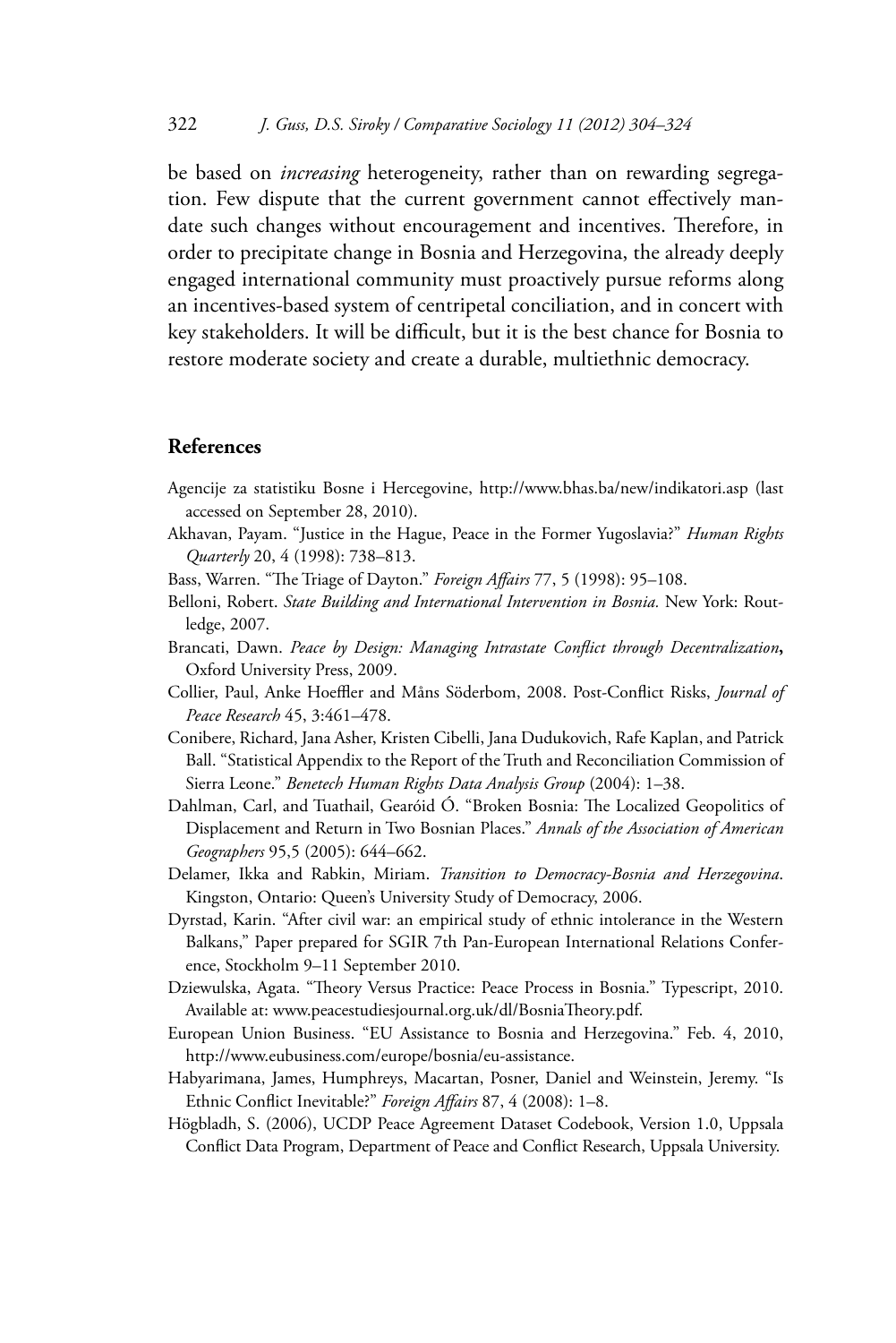- Horowitz, Donald L. *Ethnic Groups in Conflict*, University of California Press, 1985.
- ——. "Incentives and Behaviour in the Ethnic Politics of Sri Lanka and *Malaysia*," *Third World Quarterly* 11, no. 4 (October 1989): 18–35.
- ——. "Making Moderation Pay: The Comparative Politics of Ethnic Conflict Management." *Conflict and Peacemaking in Multiethnic Societies.* New York: Lexington Books, 1991.
- ——. *A Democratic South Africa? Constitutional Engineering in a Divided Society*.
- ——. "Conciliatory Institutions and Constitutional Processes in Post-Conflict States," *William and Mary Law Review* (2008).
- IDMC, Internal Displacement Monitoring Centre. "Bosnia and Herzegovina." http:// www.internaldisplacement.org/8025708F004BE3B1/(httpInfoFiles)/8128608F1DBB A278C12577250069BF66/\$file/GO2009\_Bosnia\_Herzegovina.pdf (2009).
- International Crisis Group, "Is Dayton Failing?: Bosnia Four Years After the Peace Agreement," 1999.
- International Crisis Group, "Federation of Bosnia and Herzegovina: A Parallel Crisis," Europe Report N. 209, 28 September 2010.
- Kalyvas, Stathis. *The Logic of Violence in Civil War*. New York: Cambridge University Press, 2006.
- King, Charles. "The *Benefits* of *Ethnic War*: Understanding Eurasia's Unrecognized States," *World Politics* 53, no. 4 (2001).
- Kreso, Adila. "The War and Post-War Effects on Education in Bosnia and Herzegovina." *International Review of Education* 87, 3–4 (2008): 353–374.
- Maas, Willem. *Creating European Citizens*. Rowman & Littlefield. (2007).
- Mearsheimer, John J. "The Only Exit From Bosnia," *New York Times*, October 7, 1997.
- Mearsheimer, John J. and Stephen Van Evera, "Hateful Neighbors," *New York Times*, September 24, 1996.
- Meernik, James. "Justice and Peace? How the International Criminal Tribunals Affects Societal Peace in Bosnia." *Journal of Peace Research* 42, 3 (2005): 373–385.
- Moravcsik, Andrew. *The Choice for Europe: Social Purpose and State Power from Messina to Maastricht*, Ithaca, NY: Cornell University Press, 1998.
- Paris, Roland. *At War's End.* New York: Cambridge University Press, 2007.
- Petersen, Roger D. *Understanding Ethnic Violence: Fear, Hatred, Resentment in Twentieth Century Eastern Europe*, New York: Cambridge University Press, 2002.
- Polity IV Project: Political Regime Characteristics and Transitions, 1800–2009, Monty G. Marshall, Director Reilly, Benjamin. "Electoral Systems for Divided Societies." *Journal of Democracy* (2002): 156–170.
- Pearlman, W. (2008), 'Spoiling Inside and Out: Internal Political Contestation and the Middle East Peace Process,' *International Security*, 33:3, 79–109.
- Riley, Christopher. "Neither Free Nor Fair: The 1996 Bosnian Elections." *Vanderbilt Journal of Transitional Law* (1997): 1–35.
- Sambanis, Nicholas. "Partition as a Solution to Ethnic War: An Empirical Critique of the Theoretical Literature." *World Politics* 52, 4 (2000): 437–483.
- Schabas, William A. "The Relationship Between Truth Commissions and International Courts: The Case of Sierra Leone." *Human Rights Quarterly* 25, 4 (2003): 1035–1066.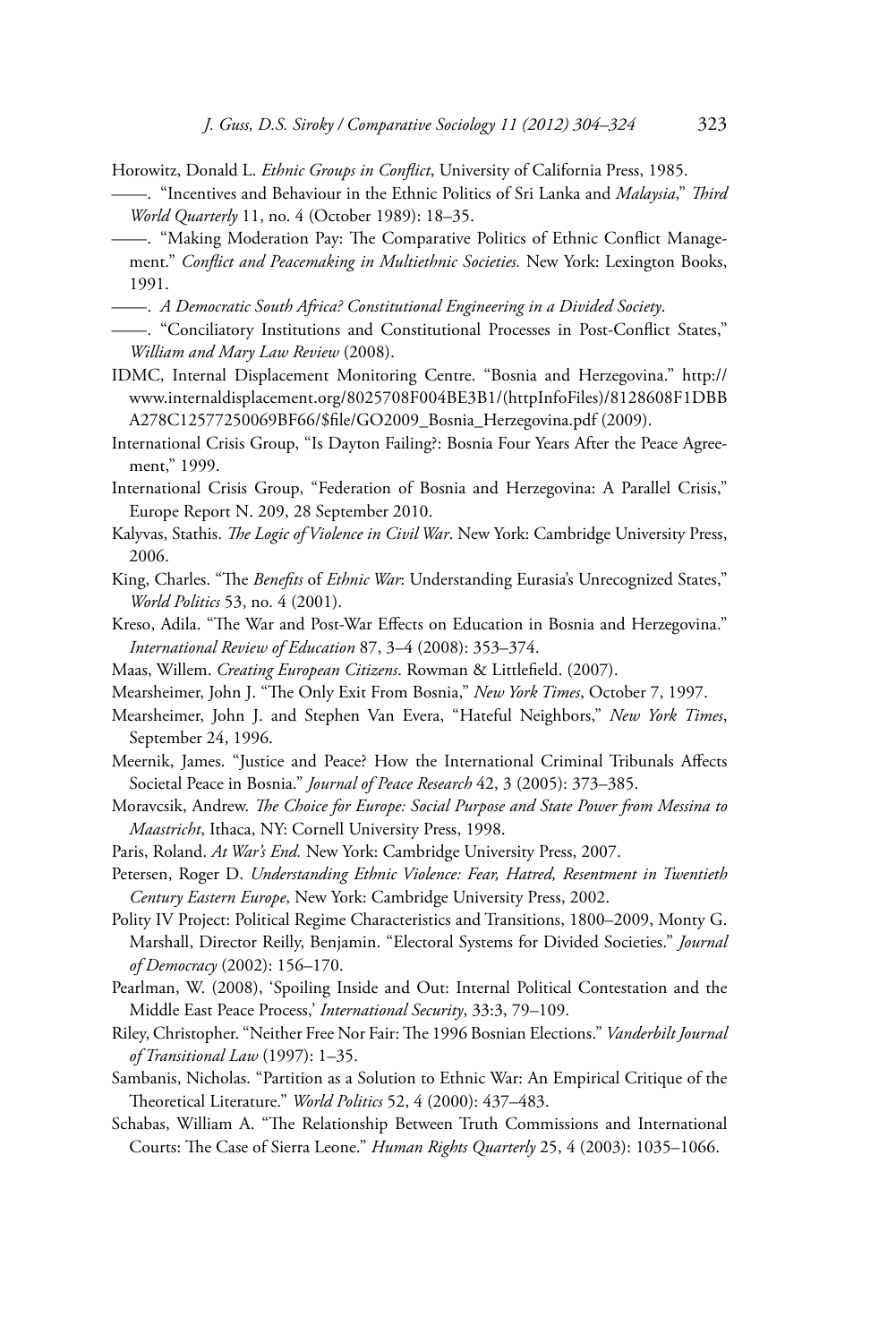- Siroky, David S. *Secession and Survival: Nations, States and Violent Conflict*, Ph.D. Dissertation, Duke University, 2009.
- Siroky, David S. and Aprasidze, David. "Guns, Roses and Democratization: Huntington's Secret Admirer in the Caucasus," *Democratization*, 18, 6 (2011): 1227–1245.
- Stedman, Stephen. "Spoiler Problems in Peace Processes," *International Security*, Vol. 22 no. 2, (Fall 1997), pp. 5–53.
- UNHCR. "World Directory of Minority and Indigenous Peoples-Bosnia and Herzegovina." Available at: http://www.unhcr.org/refworld/country/4562d8b62/BIH.html (last accessed Oct. 1, 2010).
- UNRC, United Nations Refugee Center. "UNHCR Statistics Package December 2004."
- United States of America Department of State. "Dayton Accords."
- Wong, Maisy. "Estimating Ingroup Preferences Using Ethnic Housing Quotas in Singapore." Typescript. *Massachusetts Institute of Technology* (2007).